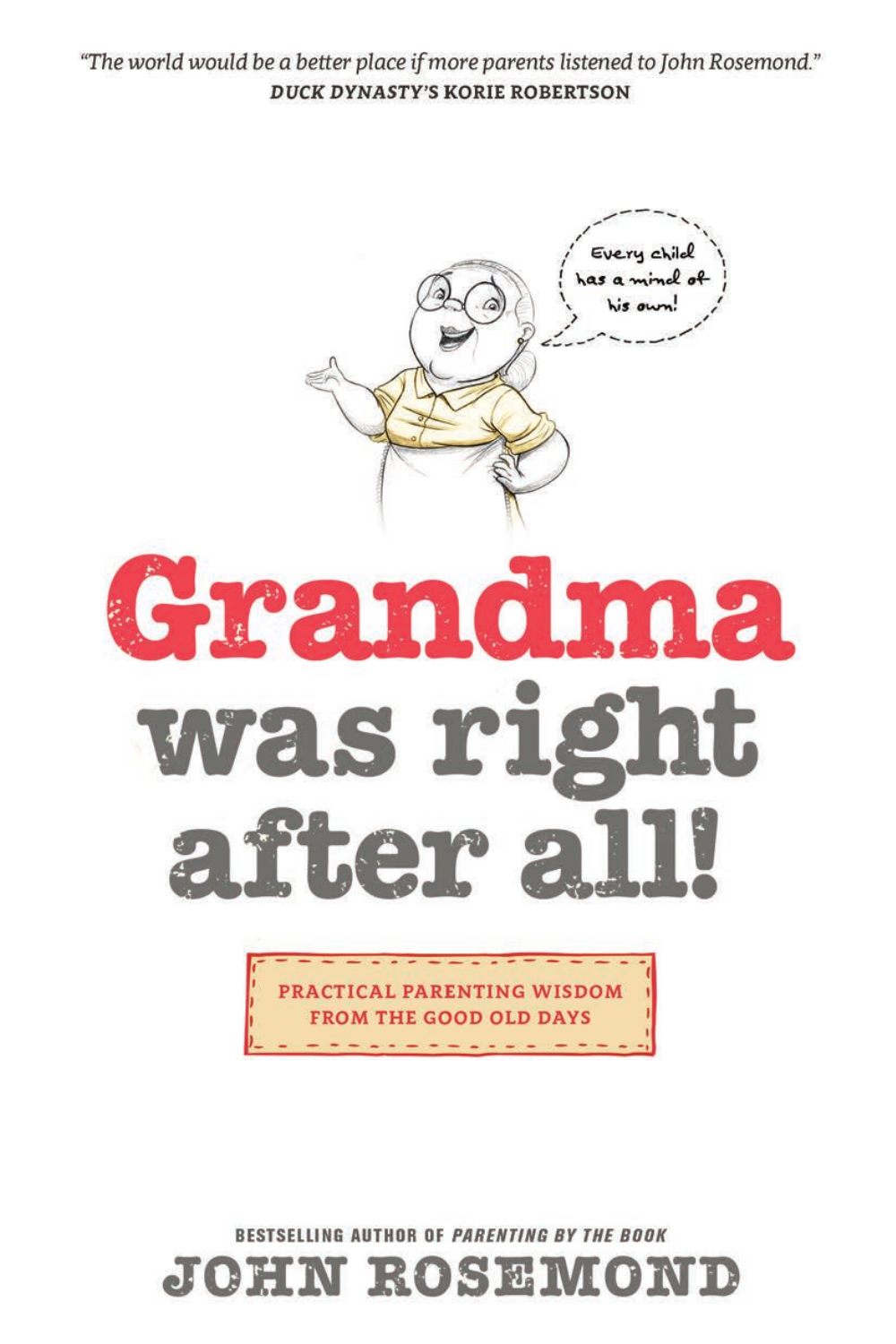$\equiv$ **Grandma Was Right after All!**

 $\label{eq:1.1} \alpha_{\alpha} = \alpha_{\alpha} = \alpha_{\alpha} = \alpha_{\alpha}$ 

÷ T ÷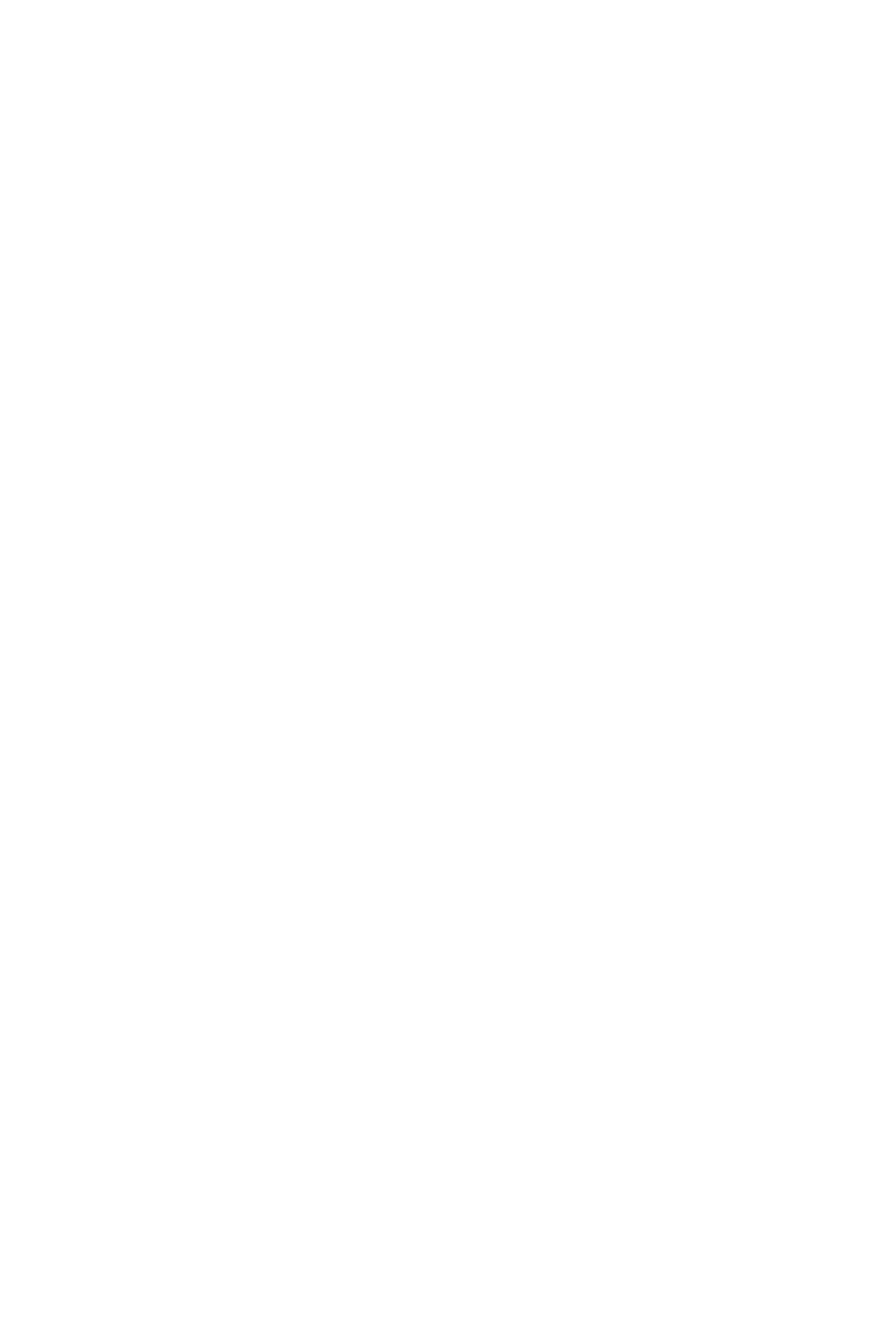

# Grandma was right after all!

PRACTICAL PARENTING WISDOM FROM THE GOOD OLD DAYS

# **JOHN ROSEMOND**

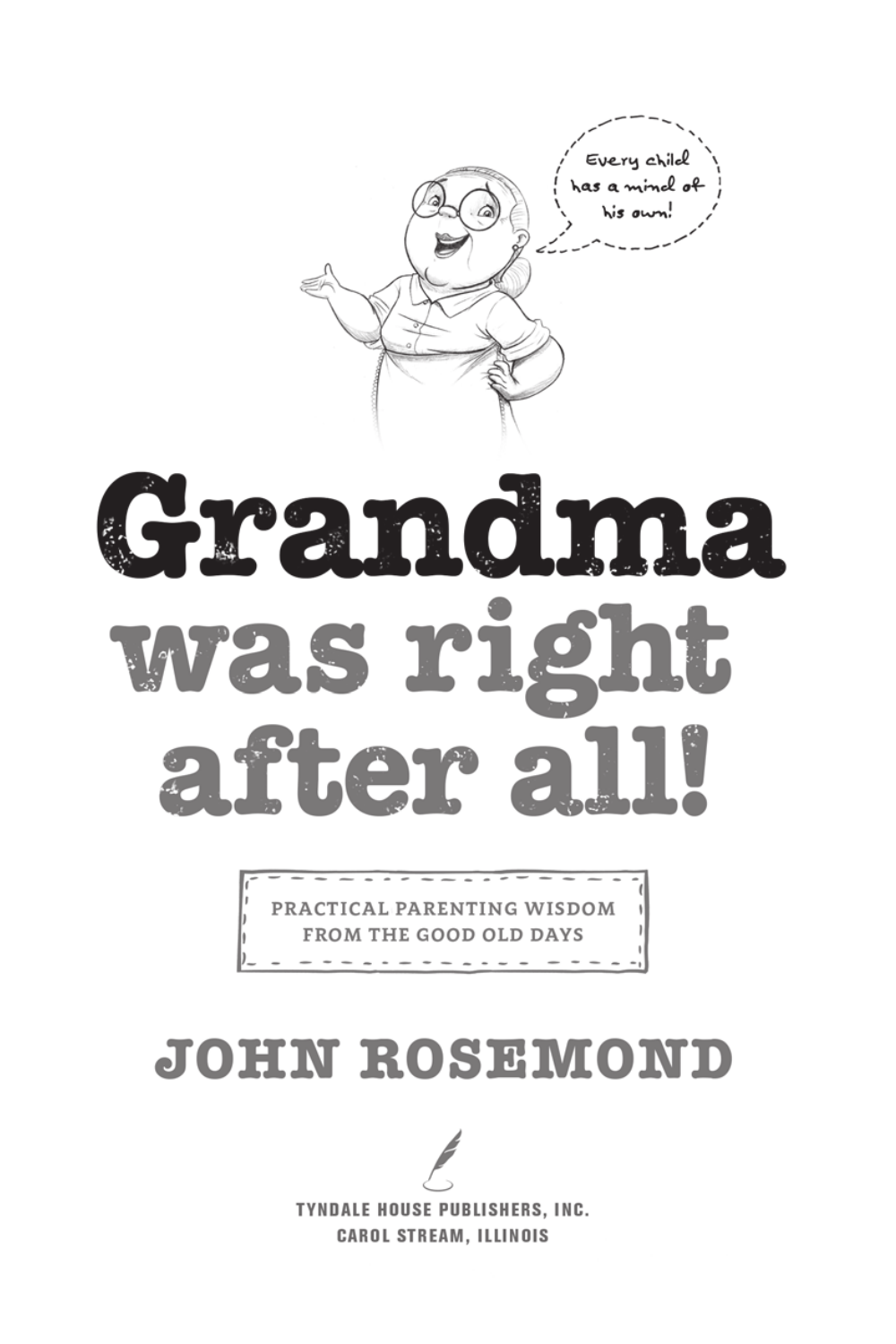Visit Tyndale online at www.tyndale.com.

*TYNDALE* and Tyndale's quill logo are registered trademarks of Tyndale House Publishers, Inc.

*Grandma Was Right after All!: Practical Parenting Wisdom from the Good Old Days*

Copyright © 2015 by John Rosemond. All rights reserved.

Cover and interior illustrations by Mariano Epelbaum. Copyright © by Tyndale House Publishers, Inc. All rights reserved.

Illustration of handbag copyright © 1blackpen/Dollar Photo Club. All rights reserved.

Illustration of speech bubble copyright © ardjo\_soekamto/Dollar Photo Club. All rights reserved.

Designed by Ron Kaufmann

All Scripture quotations, unless otherwise indicated, are taken from the New King James Version,® copyright © 1982 by Thomas Nelson, Inc. Used by permission. All rights reserved.

Scripture quotations marked NIV are taken from the Holy Bible, *New International Version*, ® *NIV*. ® Copyright © 1973, 1978, 1984, 2011 by Biblica, Inc.® (Some quotations may be from the earlier NIV edition, copyright © 1984.) Used by permission. All rights reserved worldwide.

Scripture quotations marked ESV are taken from *The Holy Bible*, English Standard Version® (ESV®), copyright © 2001 by Crossway, a publishing ministry of Good News Publishers. Used by permission. All rights reserved.

#### **Library of Congress Cataloging-in-Publication Data**

Rosemond, John K., date.

Grandma was right after all! : practical parenting wisdom from the good old days / John Rosemond.

 pages cm ISBN 978-1-4964-0591-3 (sc) 1. Child rearing. 2. Parenting. I. Title. HQ769.R7134 2015  $649'.1 - 4c23$  2015019769

Printed in the United States of America

21 20 19 18 17 16 15 7 6 5 4 3 2 1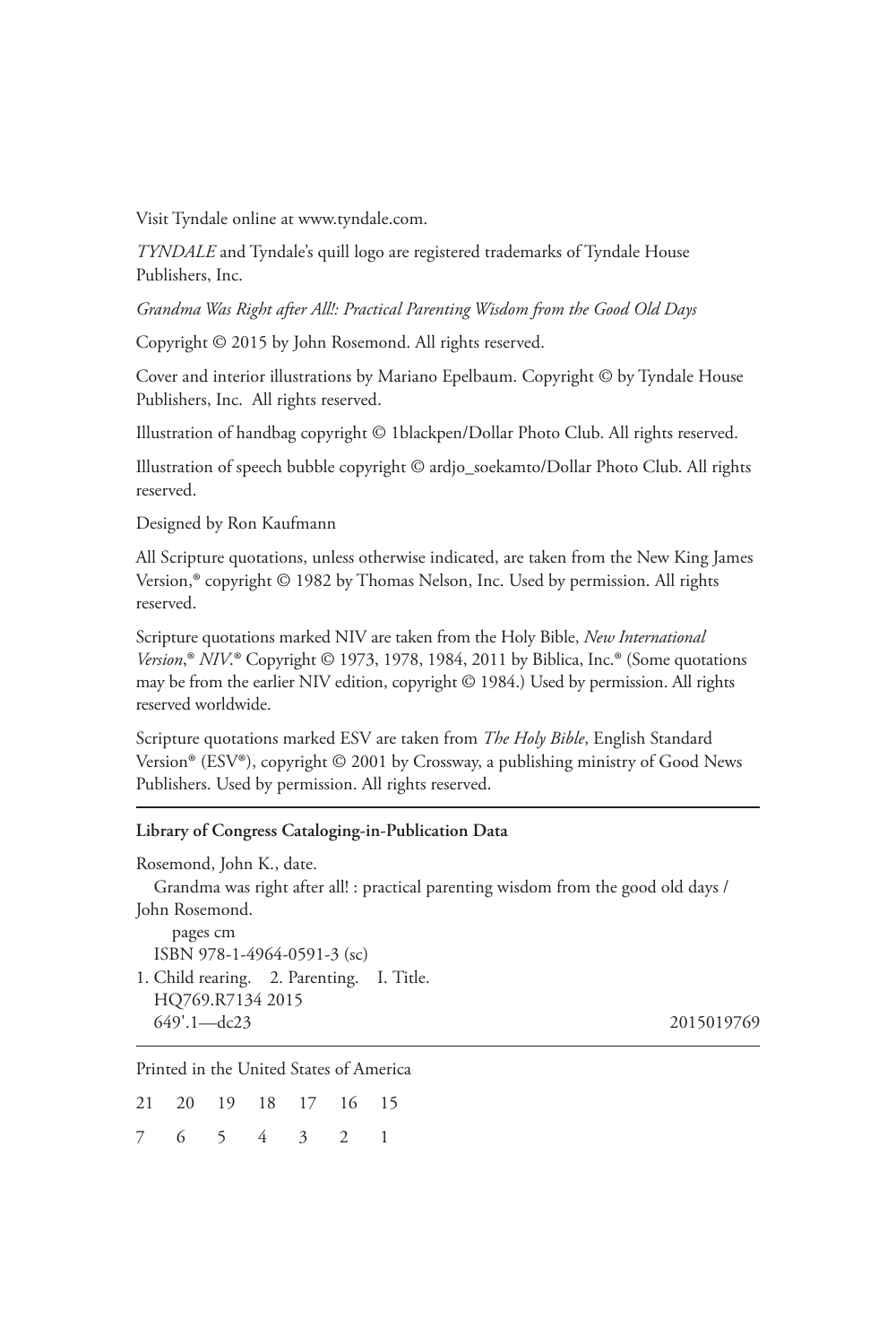# **Contents**

## [Introduction xi](#page-7-0)

| Chapter 1  | "Because I Said So" 1                                                |
|------------|----------------------------------------------------------------------|
| Chapter 2  | "Children Should Be Seen and Not Heard" II                           |
| Chapter 3  | "You Made This Bed, and Now You're Going to<br>Have to Lie in It" 23 |
| Chapter 4  | "You Are a Little Fish in a Big Pond" 31                             |
| Chapter 5  | "I Knew If I Gave You Enough Rope, You'd<br>Hang Yourself" 39        |
| Chapter 6  | "You Have to Learn to Stand on Your Own<br>Two Feet" 47              |
| Chapter 7  | "You Will Have to Learn Your Lessons the Hard<br>$\text{Way}^n$ 55   |
| Chapter 8  | "Every Child Has a Mind of His Own" 63                               |
| Chapter 9  | "Life's Not Fair" 73                                                 |
| Chapter 10 | "You're Acting Too Big for Your Britches" 87                         |
| Chapter 11 | "Good Citizenship Begins at Home" 95                                 |
| Chapter 12 | "Count Your Blessings" 109                                           |
| Chapter 13 | "You Can't Hoodoo the Hoodoo Man" 117                                |
| Chapter 14 | "Money Doesn't Grow on Trees" 125                                    |
| Chapter 15 | "I'm Only Going to Say This Once" 131                                |
| Chapter 16 | "Lower the Boom!" 141                                                |
| Chapter 17 | "Snips and Snails and Sugar and<br>Spice $\ldots$ " $_{I5I}$         |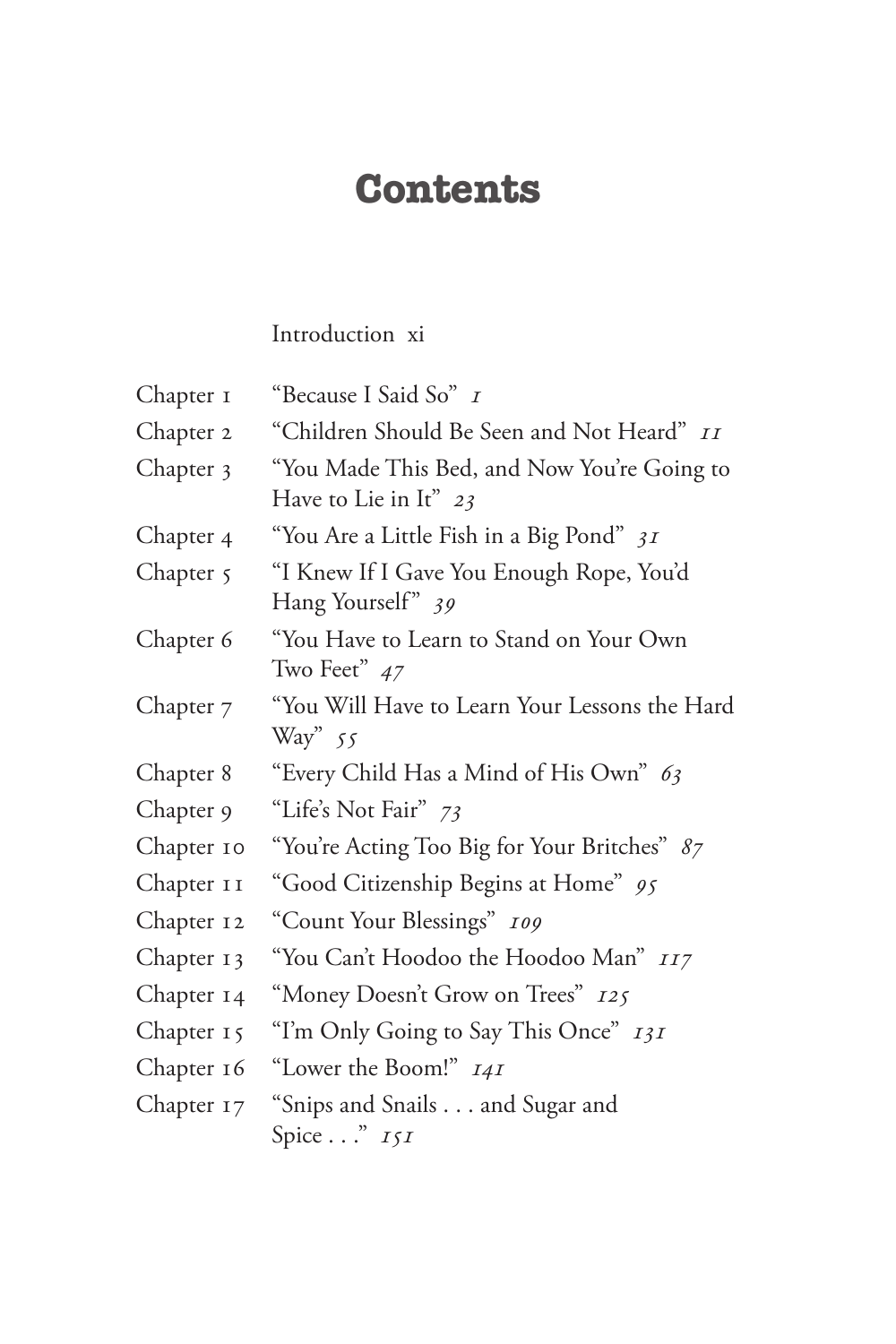#### **GRANDMA WAS RIGHT AFTER ALL!**

| Chapter 18 | "If All Your Friends Jumped Off a Cliff, Would<br>You Follow Them?" 159 |
|------------|-------------------------------------------------------------------------|
| Chapter 19 | "I'm Going to Let You Stew in Your Own<br>Juices" $165$                 |
| Chapter 20 | "I'm Going to Nip It in the Bud" 171                                    |
| Chapter 21 | "Ask Them No Questions, and They'll Tell You<br>No Lies" 177            |
| Chapter 22 | "I'm Going to Keep This Short 'n' Sweet" 185                            |
| Chapter 23 | "You're Too Smart for Your Own Good" 189                                |
| Chapter 24 | "Give 'em an Inch, and They'll Want a Mile" 195                         |
|            | Conclusion: Oh, and One More Thing 201                                  |
|            | About the Author 205                                                    |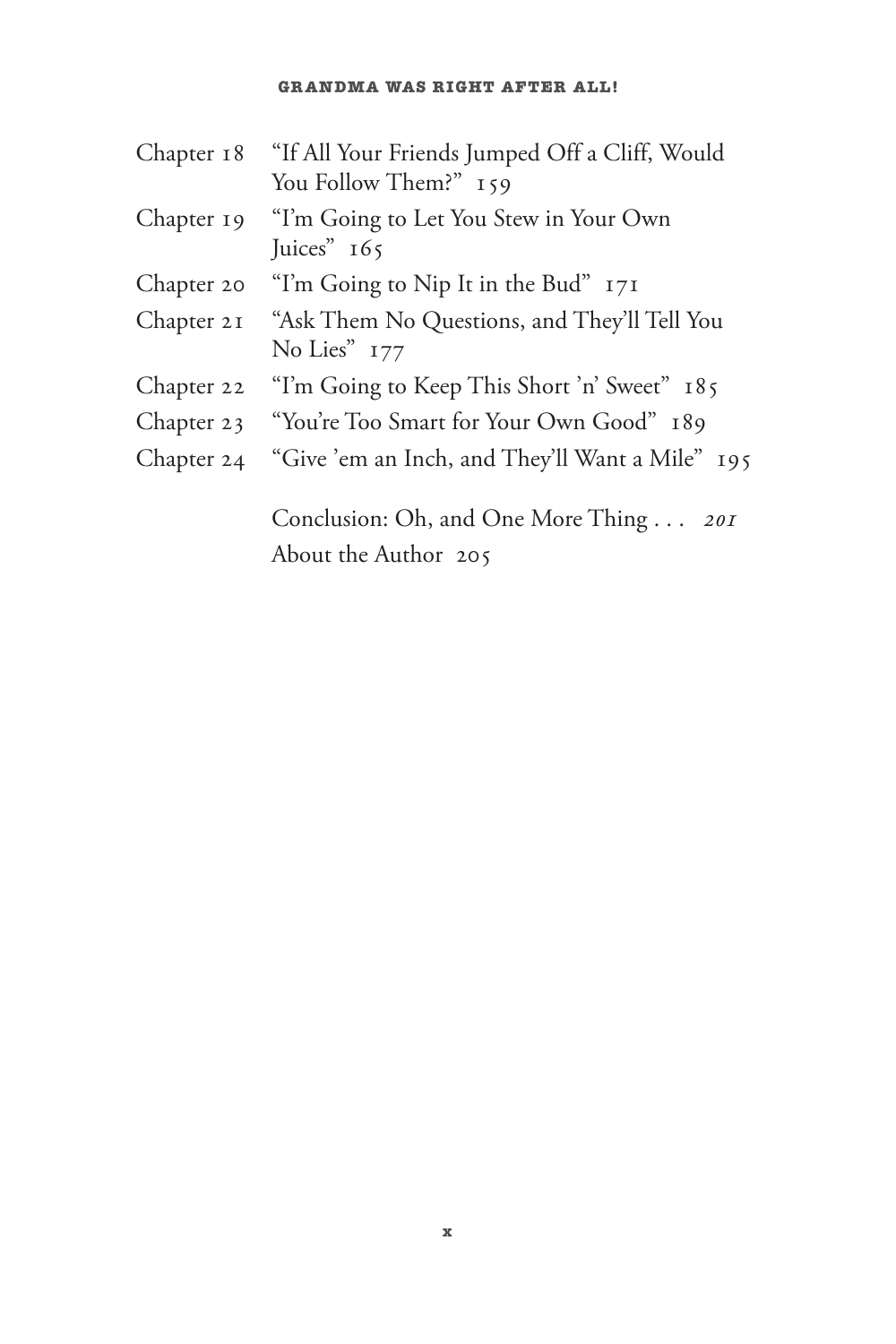# <span id="page-7-0"></span>**Introduction**

The vernacular or colloquial speech of a culture has meaning beyond the meanings of the words themselves. There is *meaning*—the accepted or dictionary definition of a word and then there is what is termed *metameaning*— what the words reflect concerning the culture, among other things. Take, for example, the recently popular phrase "Get a life." The words themselves can mean a variety of things, depending on context. The phrase can mean that the person it's spoken to is obsessing about something trivial. Sometimes "Get a life" is used to end a contentious discussion, when the speaker doesn't know what else to say. Whatever the immediate intent or meaning, however, "Get a life" is always, without exception, a sarcastic form of disrespect. It's a dismissal or belittling of another person's point of view, and its recent ubiquity is a reflection of the general deterioration of respect that has taken place in America since the 1960s. "Get a life" is the sort of thing people begin saying to one another when self-centeredness trumps all other social considerations.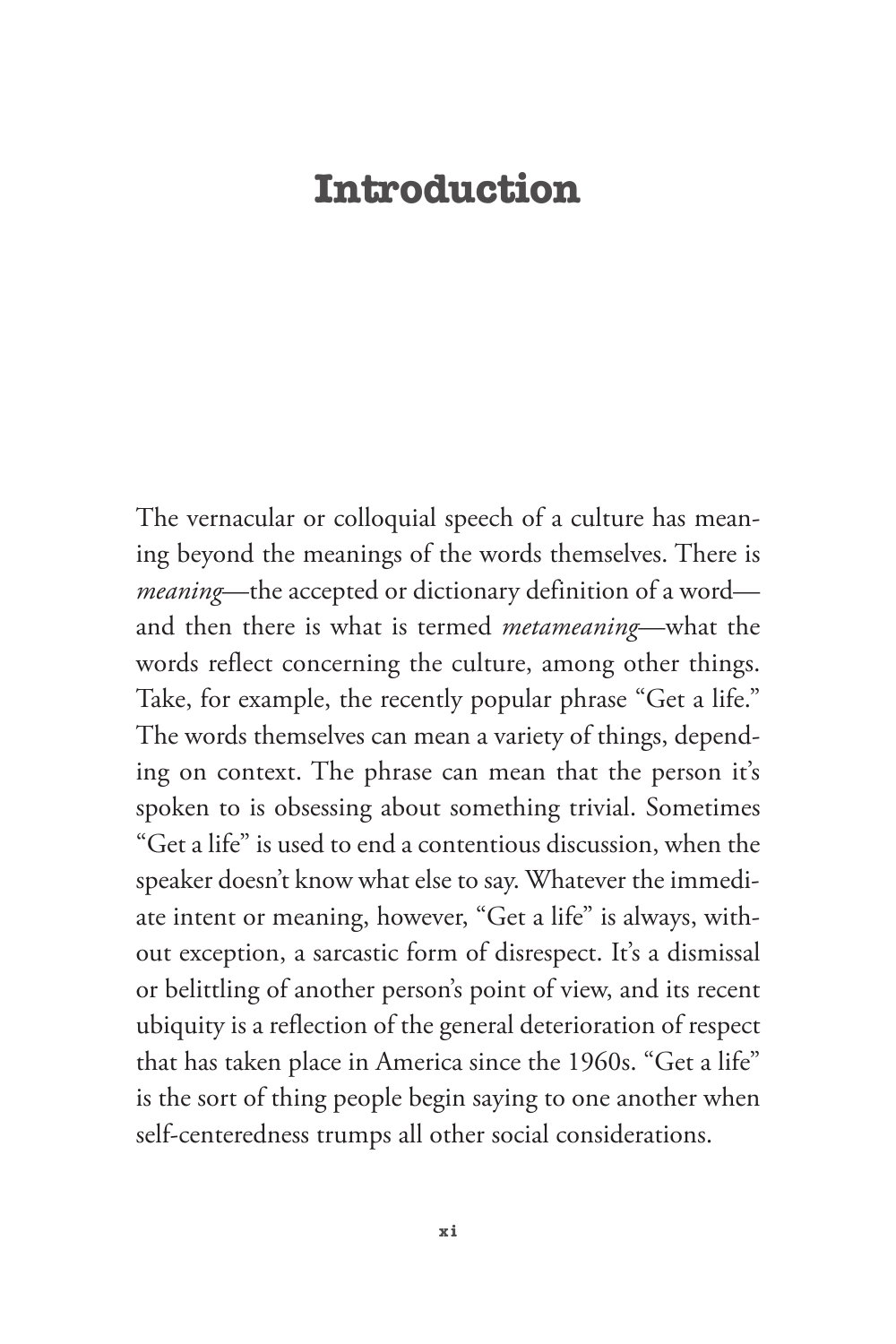In other words, popular vernacular reflects the *zeitgeist* the culture's mind-set or collective worldview. Likewise, the *loss* of certain vernacular reflects the loss of a certain consensual point of view. When I was growing up, the sayings of Ben Franklin as recorded in his *Poor Richard's Almanack* were still in common usage. Everyone my age, when we were kids, was told, "A penny saved is a penny earned." We also heard "Waste not, want not," another of Franklin's sayings. With a nod to the extremely rare exception, kids don't hear either of those aphorisms anymore. The explanation for their effective disappearance is not that they're old fashioned. Consider that they were still in common use in the 1950s, when they were already two hundred years old—very old fashioned indeed. Ben Franklin's sayings have fallen out of fashion because frugality is no longer a commonly held American virtue. We live in a spendthrift, wasteful age. Consumerism rules the America of today. In fact, a frugal person today is regarded as a cheapskate, a tightwad.

As with sayings like "A penny saved is a penny earned," the entire parenting vernacular of the pre–1960s has virtually disappeared and been replaced by . . . nothing. Well, that's not exactly true. The vernacular of post–1960s American parenting consists of phrases like "Good job!" and "That's terrific!" and "Give me five!" and "You're the best!" and "When you grow up, you can do anything you want to do." This is very new and novel parenting language, for sure. My parents occasionally told me I'd done a good job, but for every "good job," they told me at least three times that I could have done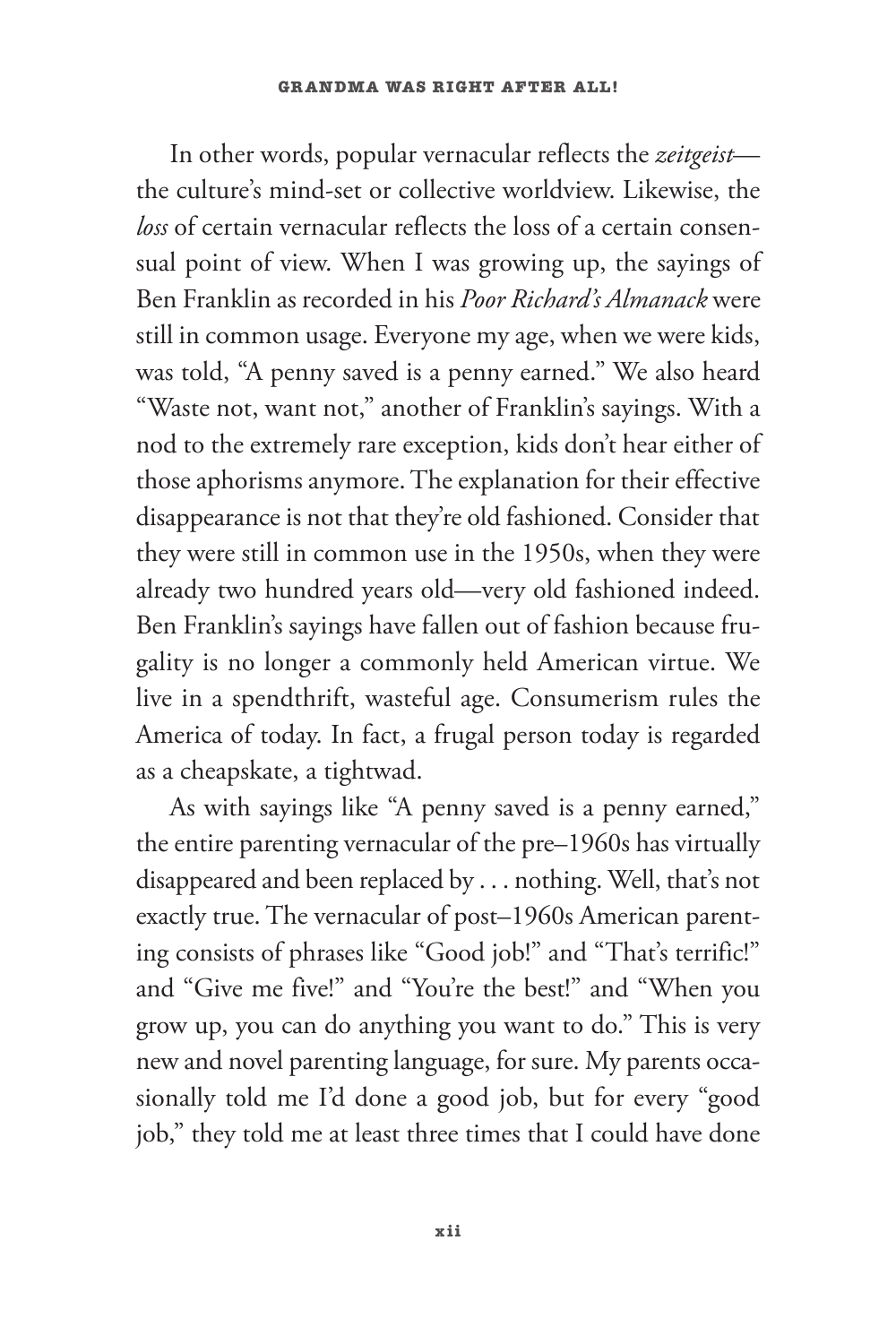#### **JOHN ROSEMOND**

a better job. And when they did tell me I'd done a good job, it didn't carry an exclamation point. It was matter-of-fact, straightforward, and because it was doled out conservatively, I knew I'd really, truly done a good job.

And make no mistake: my parents were typical of their generation. Overwhelmingly my peers tell me their parents were interchangeable with mine. I knew my parents loved me, but they apparently didn't think that being stingy with praise would damage my psyche, and it didn't. Neither did being told that I was acting too big for my britches, which I heard nearly every time I acted too big for my britches.

Taking that example, it is very rare for children today to hear they are acting too big for their britches. Instead, their parents tell them, with great effusion, that they have done a great job— followed by one or more exclamation points—at least once a day (less than that will starve their psyches of warm fuzzies, which are necessary to the proper formation of high self-esteem). Some kids are told they've done a great job or words to that effect at least five times a day. It doesn't matter how well they do something; it's a great job, exclamation point. Give me five! Chest bump! You're the man!

The near extinction of "You're acting too big for your britches" and the rise of the indiscriminate "Great job!" reflect the fact that since the 1950s we have lost one parenting point of view and replaced it with one that is quite the opposite. In the 1950s, modesty was a virtue that parents tried to instill in their kids. Therefore, when children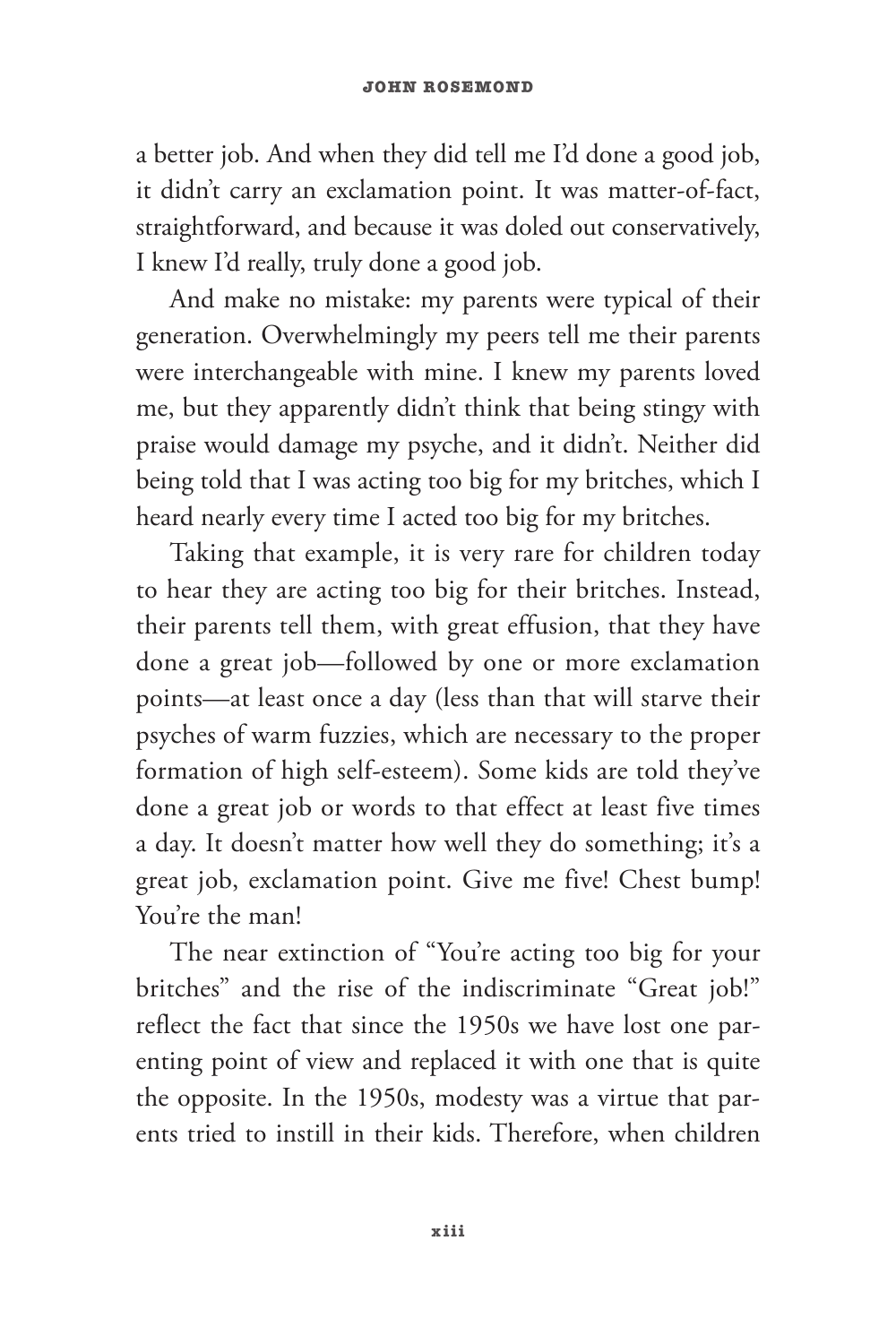were acting immodestly, they were told they needed to resize themselves to their britches. Today, high self-esteem is the ideal, the brass ring of la dolce vita. Parents in the 1950s and before attempted to rein in their children's natural inclination toward high opinions of themselves. Today's parents, by and large, make no such attempt. They *want* their children to have high opinions of themselves. Supposedly, a high opinion of oneself results in high achievement and good mental health (although the research on both finds exactly the opposite).

The general parenting point of view has changed, and radically so. The point of view that told kids they were busting out of their britches is in history's dustbin, replaced by a point of view that tells kids the lie that everything they do and say is amazing, incredible, awesome, unparalleled in the history of mankind, and that they can do anything they want to do when they grow up.

I am one of those throwbacks who happens to think that the old point of view is more functional and more in children's best interests. The objective evidence is on my side. Kids of the 1950s were a lot more emotionally sturdy than today's kids. That's borne out by reliable statistics. We came to first grade not knowing our ABCs; sat (we were not allowed to get out of our seats when we had finished our classwork) in overcrowded, underfunded classrooms; and had mothers who would not give us much help, if any, with our homework. Worst of all, we could actually fail tests and even entire school years. And yet despite these liabilities we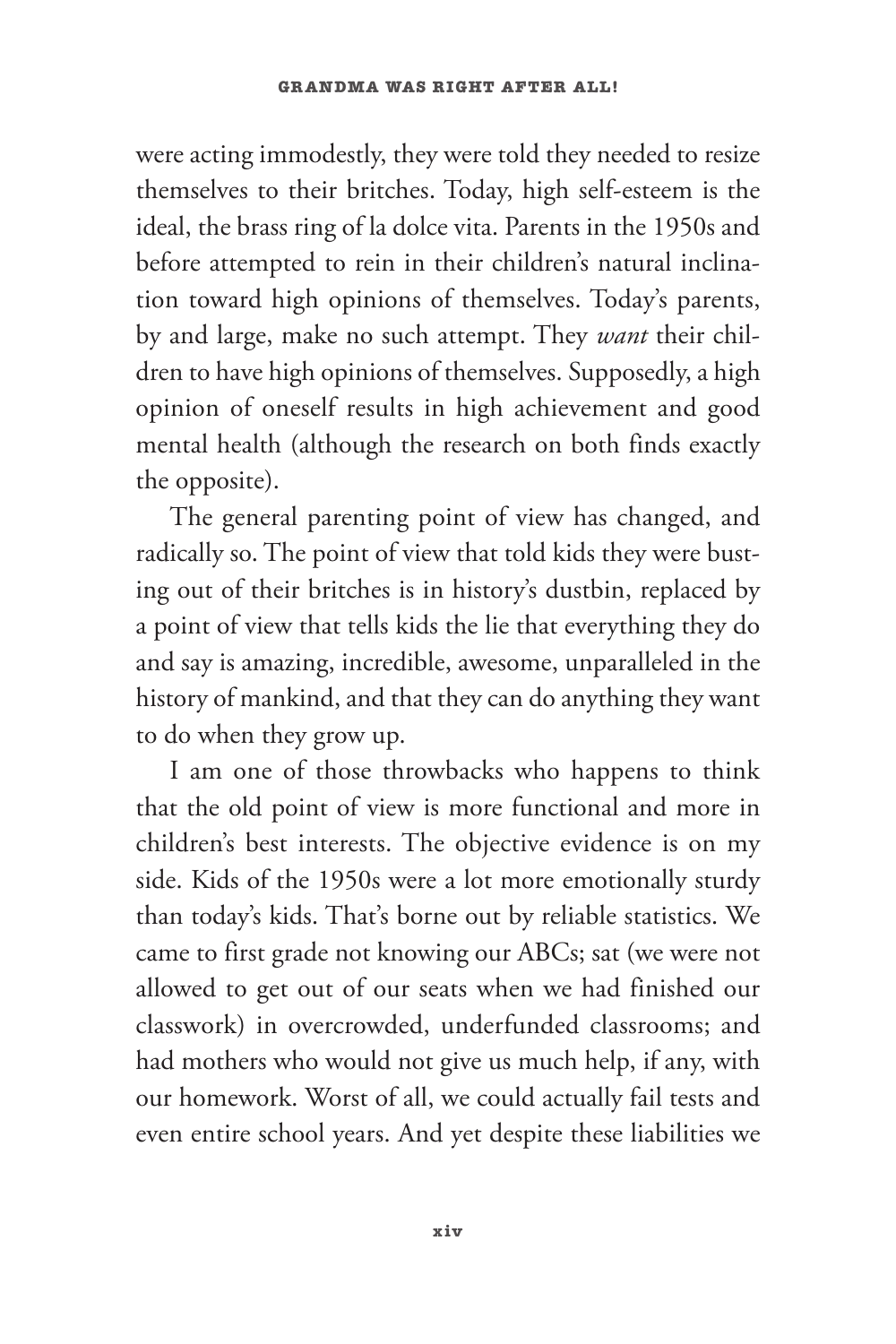#### **JOHN ROSEMOND**

outperformed today's kids at every single grade level. We left home much earlier than today's kids are leaving home, and when we left, we left successfully. (I will note here that there are, of course, exceptions to everything I say about then and now, but my generalities reflect verifiable norms.)

Our physiologies were no different from those of today's kids, nor were we smarter. We were simply raised better. At this point, you can snort if you wish. In these progressive times, it is deemed incorrect to say that the past was better than the present in any regard. That's called "Golden Age" thinking, an attribute, supposedly, of old fogies who just can't accept that times have changed—and changed for the better. Such people (including yours truly, apparently) have a mental disorder that causes them to believe the ridiculous idea that the past, or significant aspects of it, was an improvement over the present.

In response to charges of that sort of "retro-utopian" thinking, let me ask you a couple of questions. First, is it better to be frugal or a spendthrift, to (a) buy only what one needs and can afford or (b) dig a deeper and deeper debt hole with every passing day? Second, is it more socially gracious to (a) be modest about one's accomplishments or (b) trumpet them from the proverbial rooftop? You answered (a) to both questions, did you not? My point is that it is accurate to say that certain aspects—just certain aspects—of the past were, in fact, *better* than their contemporary counterparts. And so it is with my generation. We were raised better, by Tom Brokaw's "Greatest Generation," the generation that overcame every adversity life could throw at them. It's to *their* credit— certainly not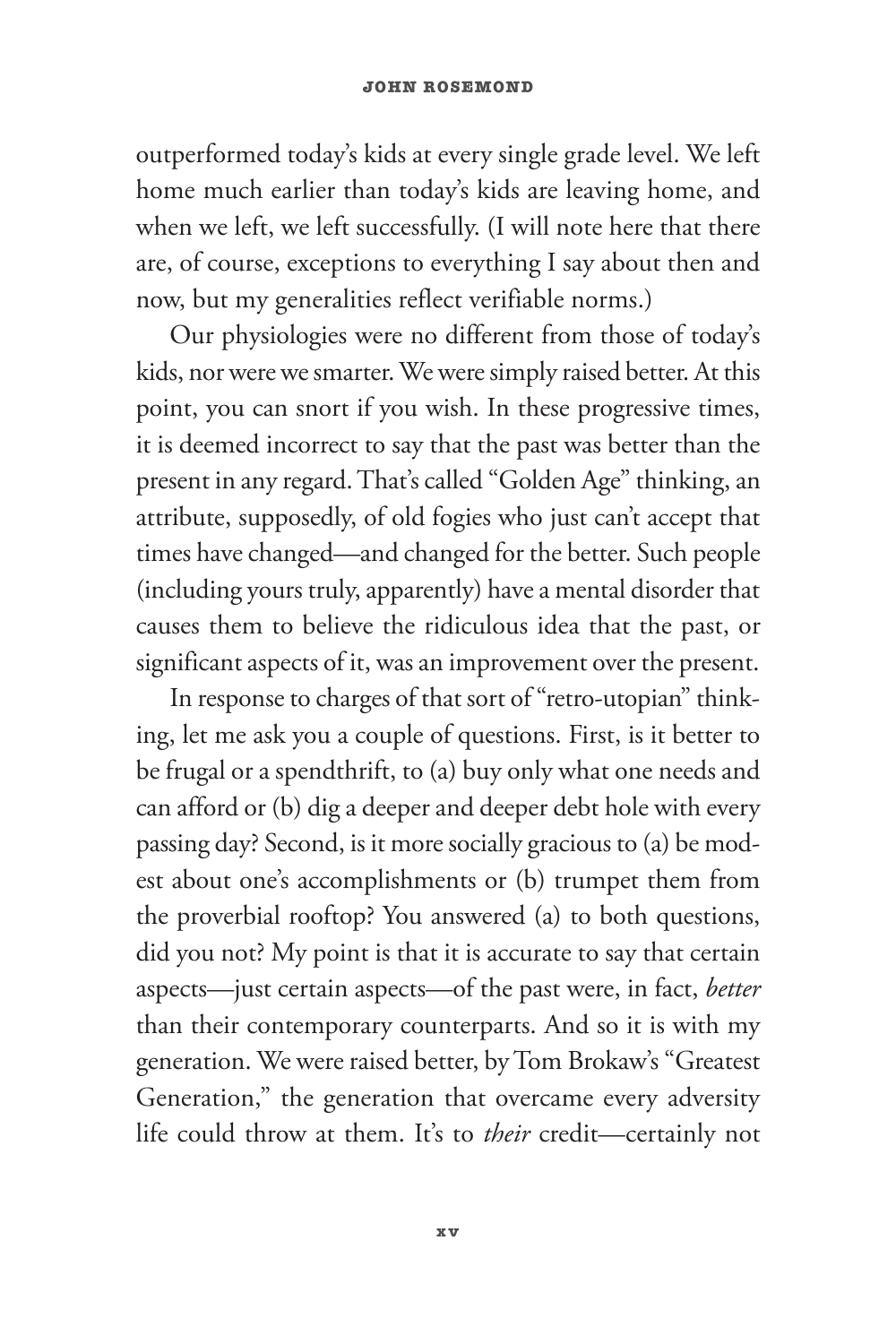ours—that we turned out so well (again, speaking generally but accurately).

It is, however, *our* fault that we Boomers did not realize the gift we'd been given and pass it along to our kids. The pundits convinced us that the parenting baby needed tossing out with the bathwater, that the wheat needed burning with the chaff, that new ideas were better than old ideas, and that the past was a rotten apple and the future a bowl of cherries. And so, in the late 1960s, we came to a fork in the parenting road (to switch metaphors), upon which we followed poet Robert Frost's well-known example and took the road never traveled. And, as Frost observed, that ill-conceived decision sure has made all the difference.

In general, today's parents are experiencing more problems with their kids than their great-grandparents could have *imagined* parents ever experiencing. Their kids talk back to them, ignore them, blatantly disobey them, call them names, and even hit and kick when the parents do not perform satisfactorily. Most of all, their children don't pay attention to them. They don't take them seriously. Today's parents think these problems can be solved by using correct discipline methods (or correct medications). They do not realize that these problems are the inevitable consequences of a faulty point of view, that until their parenting point of view changes for the better—until they begin thinking like parents of the 1950s, in other words—no clever discipline method they use is going to work for long, if it works at all.

So when I'm working with parents who are experiencing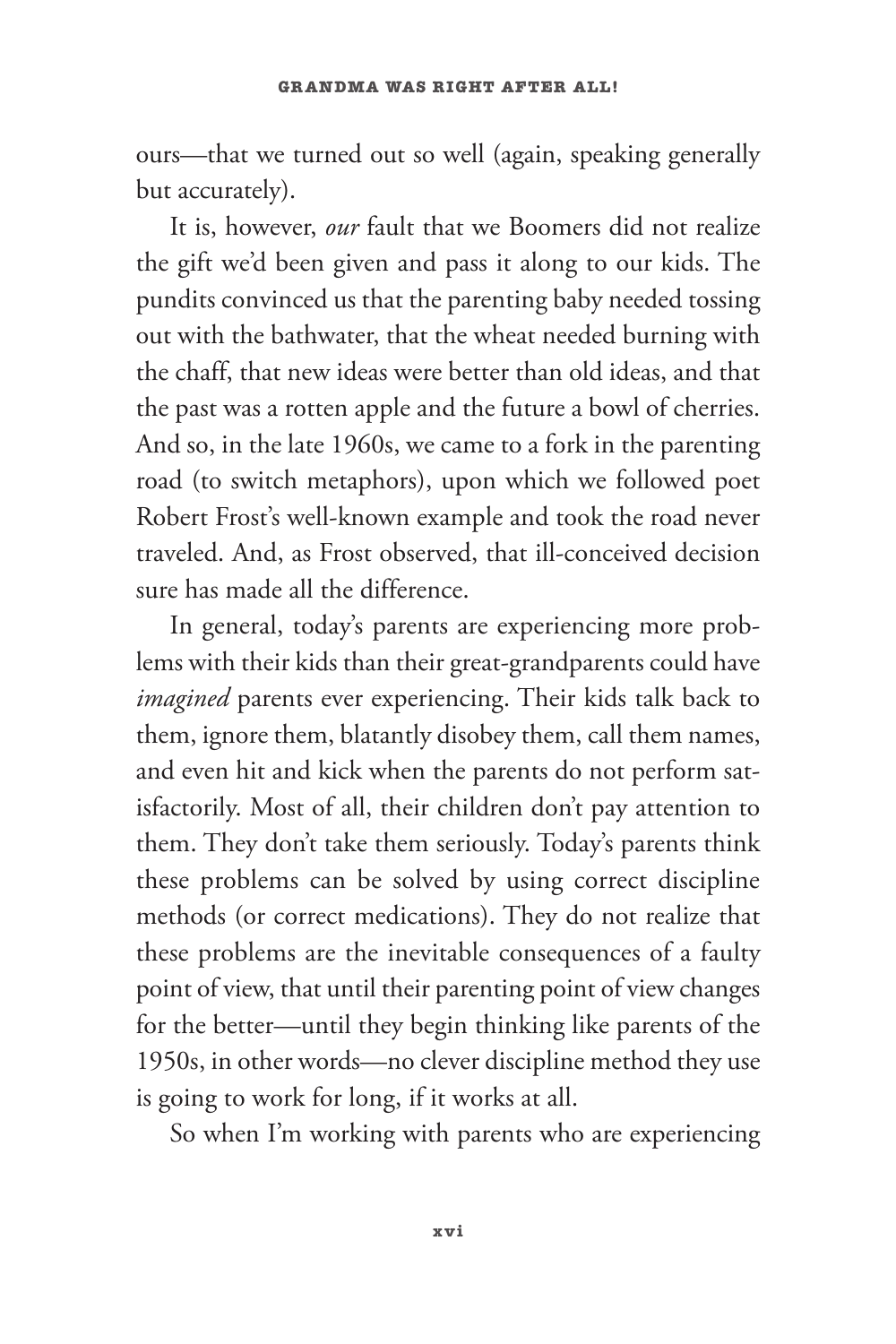the inevitable consequences of treating children as if they are the most important people not just in the family but who have ever walked the earth, my first approach is to help them change their point of view, to help them begin thinking like their grandparents and great-grandparents. To accomplish that, I often train them in the use of the old parenting vernacular: "You're acting too big for your britches"; "You made this bed, so you're going to lie in it"; "I knew if I gave you a long rope, you'd hang yourself"; "Because I said so"; and so on. The results are often nothing short of amazing. Parents tell me, for example, that within days of first receiving healthy doses of the old parenting language, their kids begin listening, obeying, and acting respectfully. Sometimes this sudden sea change occurs with kids as old as eight or ten who have never before listened to, obeyed, or respected their parents.

After years of hearing these sorts of testimonials, I decided to preserve the old parenting language in a book. My purpose is to help you appreciate and grasp the old parenting point of view—and in so doing, to change your and your children's lives for the better. First, you need to learn the language. The more you talk it, the more you will begin to walk it.

#### **Who Is "Grandma," Anyway?**

The Grandma of the title and the numerous references in this book is the typical mother of the pre– psychological parenting age which officially began in 1965 with the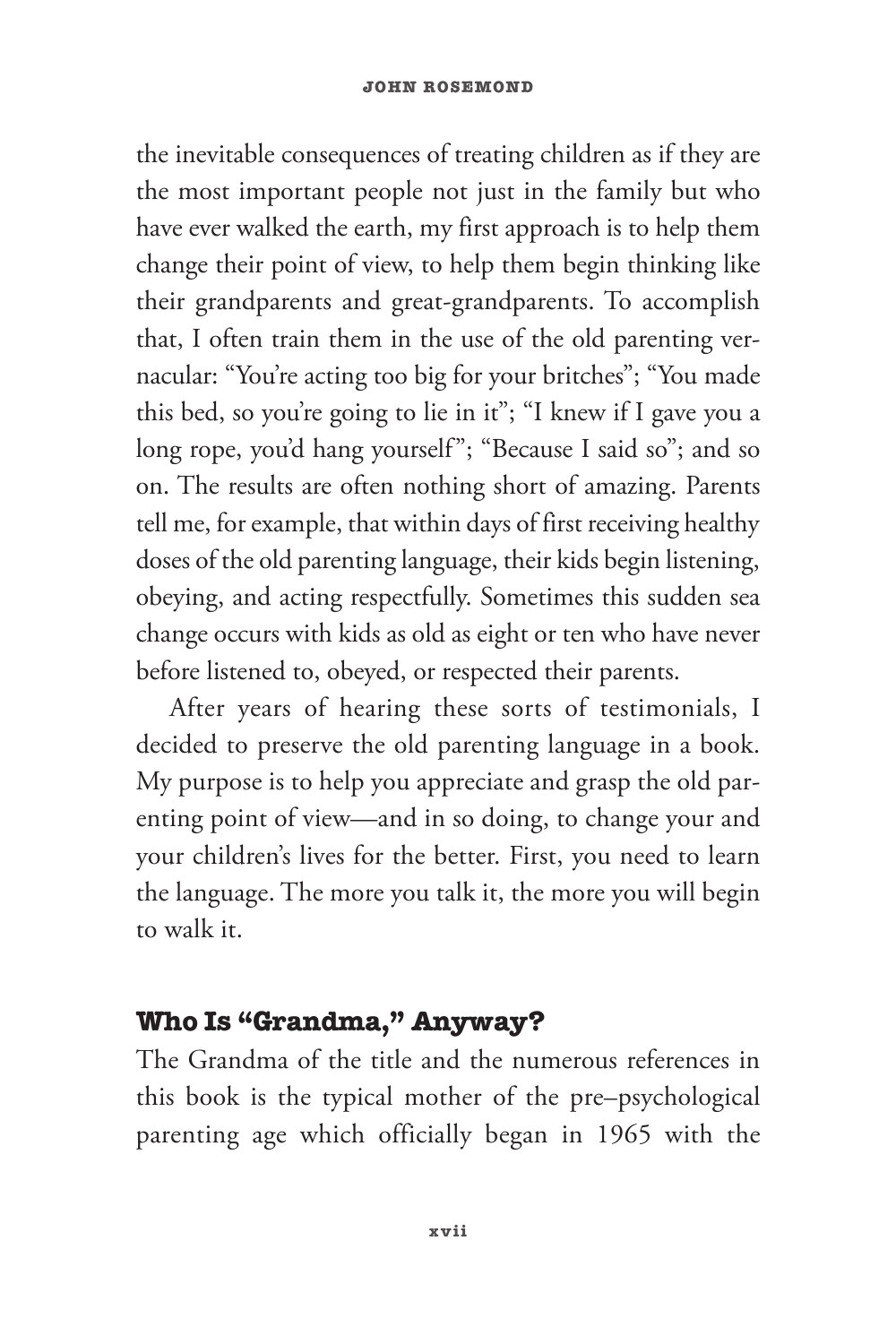publication of psychologist Haim Ginott's groundbreaking bestseller *Between Parent and Child*. As I have explained in other books, most notably *Parent-Babble: How Parents Can Recover from Fifty Years of Bad Expert Advice*, Ginott introduced American parents to a brand-spanking-new set of understandings concerning children and their proper upbringing— understandings based primarily on humanistic psychological theory. It is important to note that these theories, and therefore Ginott's derivative ideas, had never been verified with good research.

Because of his impressive credentials (a PhD psychologist who practiced in the intellectual mecca of Manhattan), parents assumed Ginott knew what he was talking about. In fact, he did not. Like Freud and many other psychologists before and since, Ginott pulled his ideas out of a hat—a very shiny top hat, to be sure, but a hat nonetheless. The amazing success of *Between Parent and Child* set in motion a cascade of parenting books written by psychologists and other mental health professionals, all of which reflected and reinforced the new psychological parenting paradigm. This new paradigm was not Grandma's paradigm, for sure. It was, in fact, as opposite from Grandma's point of view as opposite can be. Most importantly, Grandma's point of view was congruent with a biblical understanding of child and parental responsibilities. That is not to say that every "Grandma" was Bible believing, but even those pre–1960s Grandmas who were unfamiliar with the Bible's teachings concerning children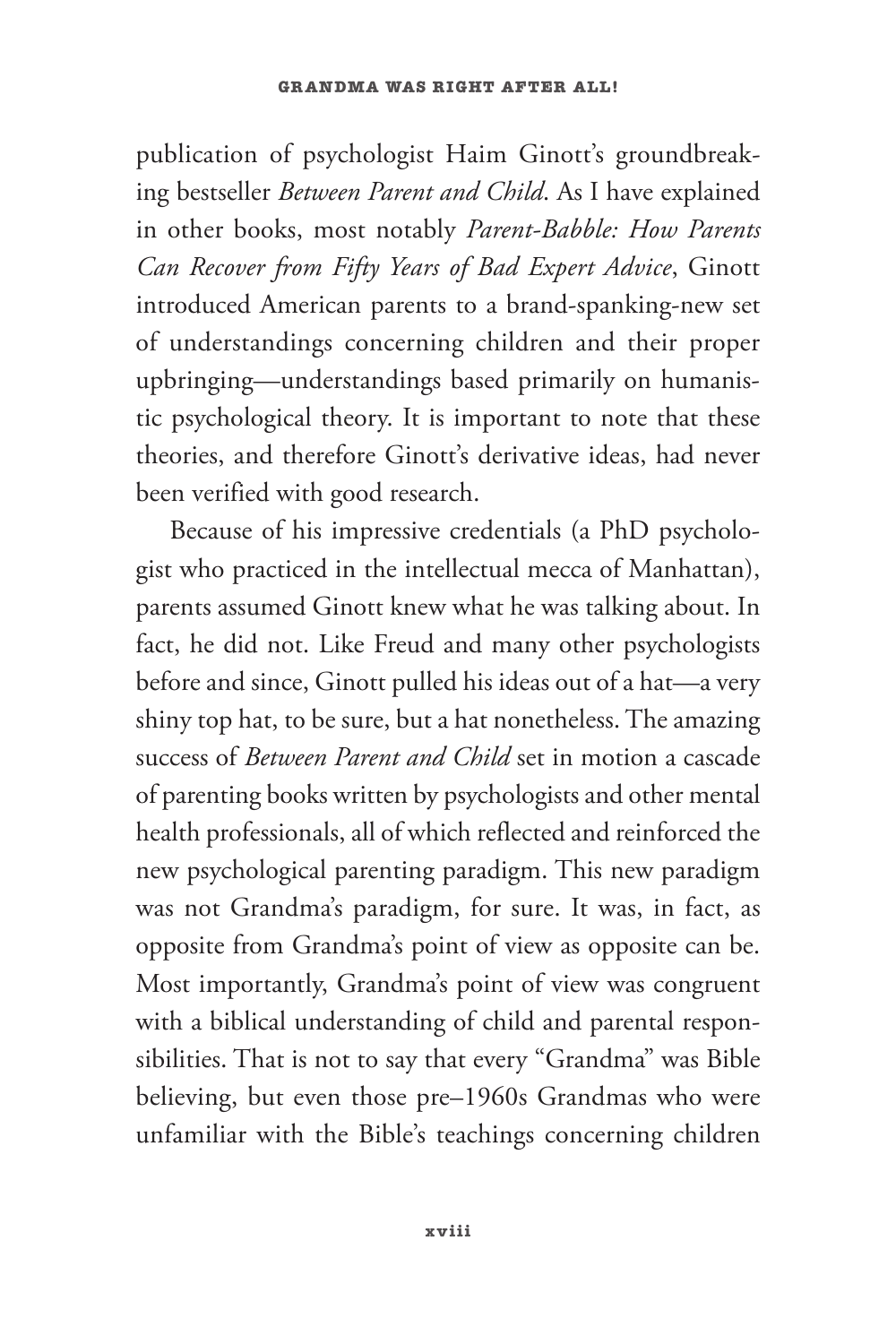were rearing their children, however unwittingly, according to those teachings. For example, Grandma believed that humility was a virtue. The new psychological paradigm held (and still holds) that high self-esteem is a desirable attribute. Grandma believed spankings had their proper place in the raising of a child. Ginott echoed the rising sentiment of the psychological community when he said that spankings were abusive. There was no agreement whatsoever between Grandma's parenting point of view and methods and the emerging psychological approach.

The Grandma in this book is a mother raising children before 1960. She is, therefore, of my mother's or grandmother's generation. Today, she probably would be a great- or even great-great-grandmother, but the title *Parenting according to Great-Grandma* seemed cumbersome, so for the sake of convenience and clarity, *Grandma* it became.

As the reader will soon discover, Grandma had her feet on solid ground when it came to children. Her eyes were clear, her approach was practical, and perhaps above all else, she was not one to mince words with her kids. Her parenting vernacular, represented by the aphorisms herein (which are not all inclusive, but only the ones she used most often), was—as she would surely have described it—short 'n' sweet.

When people think about historic preservation, they are thinking in terms of buildings, art, books, clothing, and other tangible artifacts of earlier eras. But some of the language of those eras is worth preserving as well. I hope you agree and will do your part.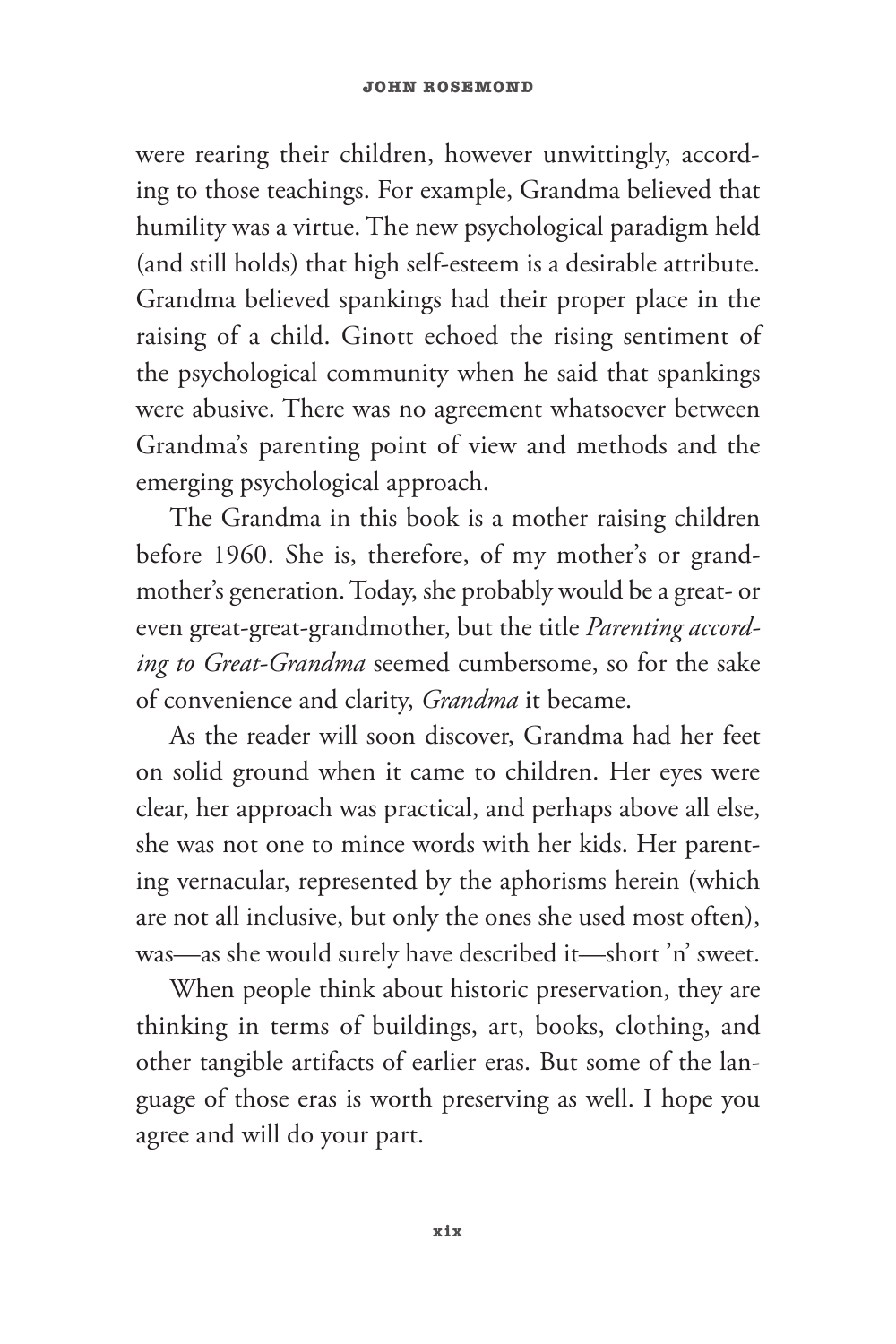## **The Bible Tells Me So!**

*Honor your father and your mother, that your days may be long upon the land which the Lord your God is giving you. —Exodus 20:12*



I happen to think that the significance of this Scripture verse, also known as the Fifth Commandment, is often underplayed. The apostle Paul tells us it is the only commandment that comes "with [a] promise" (Ephesians 6:2), one meaning of which is that through the successful passing of family traditions (which in some cases may also be cultural traditions) from generation to generation, the institution of family is preserved and, therefore, culture is strengthened. One way of honoring one's mother and father is by embracing and preserving the values that were important to them, by passing them on to one's children. When those traditions and associated values are no longer passed along—when parents and ancestors are no longer honored in this fashion— children become prey to relativism, family ties weaken, and culture begins to disintegrate.

This is precisely what happened in the 1960s as America became a postmodern, progressive society. The Baby Boomer generation, taking their cues from the Pied Pipers of Postmodernity, embraced one new, untested idea after another. These new ideas were intentionally antagonistic to the ideas and values that informed previous American generations. In fact, the relativists demonized those ideas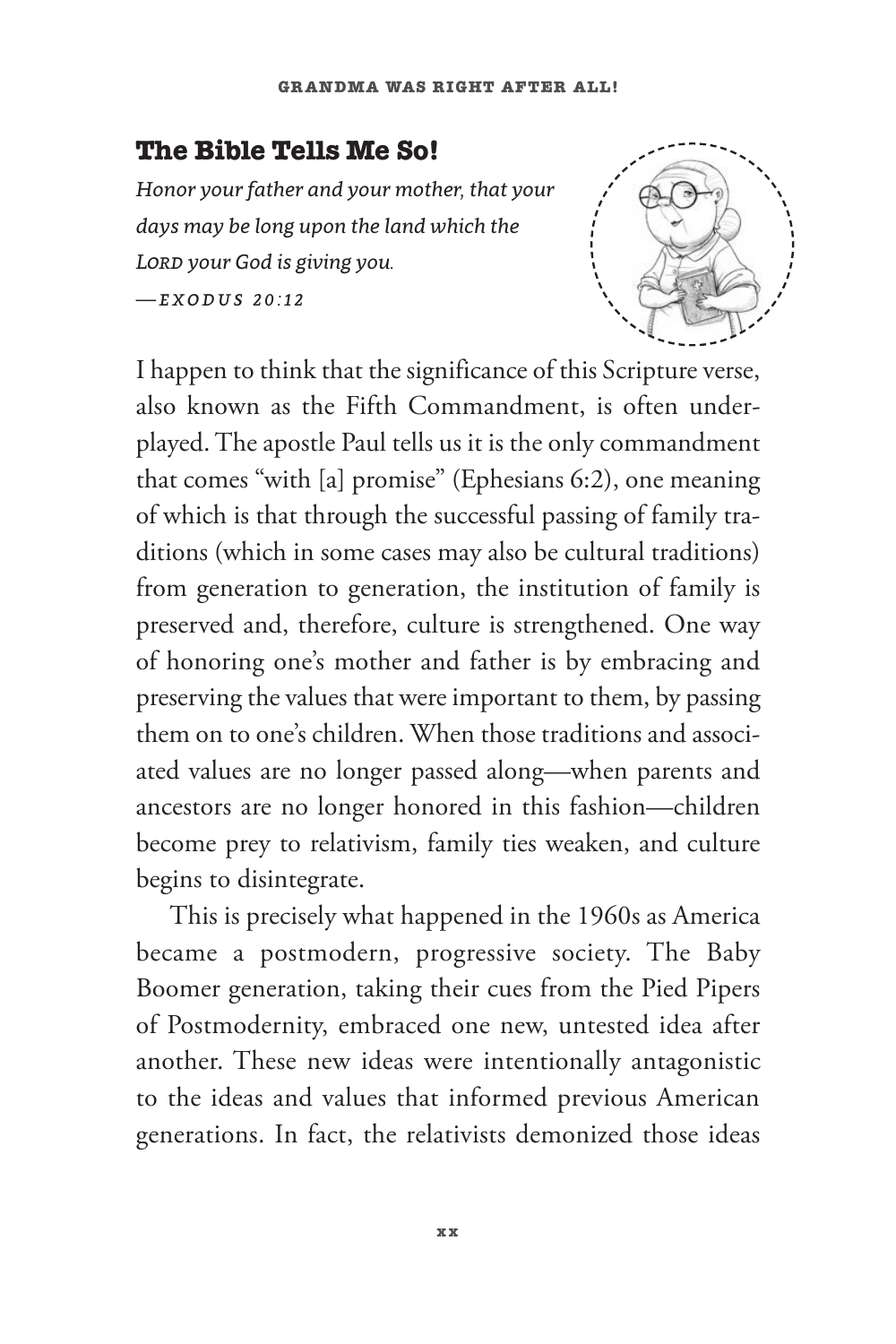#### **JOHN ROSEMOND**

and values and told us that we could prevent ourselves from repeating the sins of the past only by jettisoning all the old baggage and replacing it with a brand-new, utopian, post-Christian vision— one that informed every facet of our daily lives.

Replacing the old with the new required that children be raised according to the new point of view, that they be taught the new values from day one. And so, a millennia-old biblical point of view of child and parental responsibilities was replaced with a point of view informed by psychological theory—a mind-set and approach I call postmodern psychological parenting. The consequence of trashing the traditional paradigm has been calamitous for children, parents, marriages, extended families, schools, communities, and culture. For the sake of all concerned, a parenting renewal is desperately needed. The restrengthening of America begins by restoring traditional family values—a "rehonoring" of our foremothers and forefathers. Thus, the book you hold in your hands.

# **To Ponder and Discuss**

What are some specific ways in which you have allowed yourself to be caught up in postmodern psychological parenting? Are you raising your children in a fashion that is far removed from the manner in which your parents raised you (and your grandparents raised them)? If so, what do you think would be different about your children's behavior and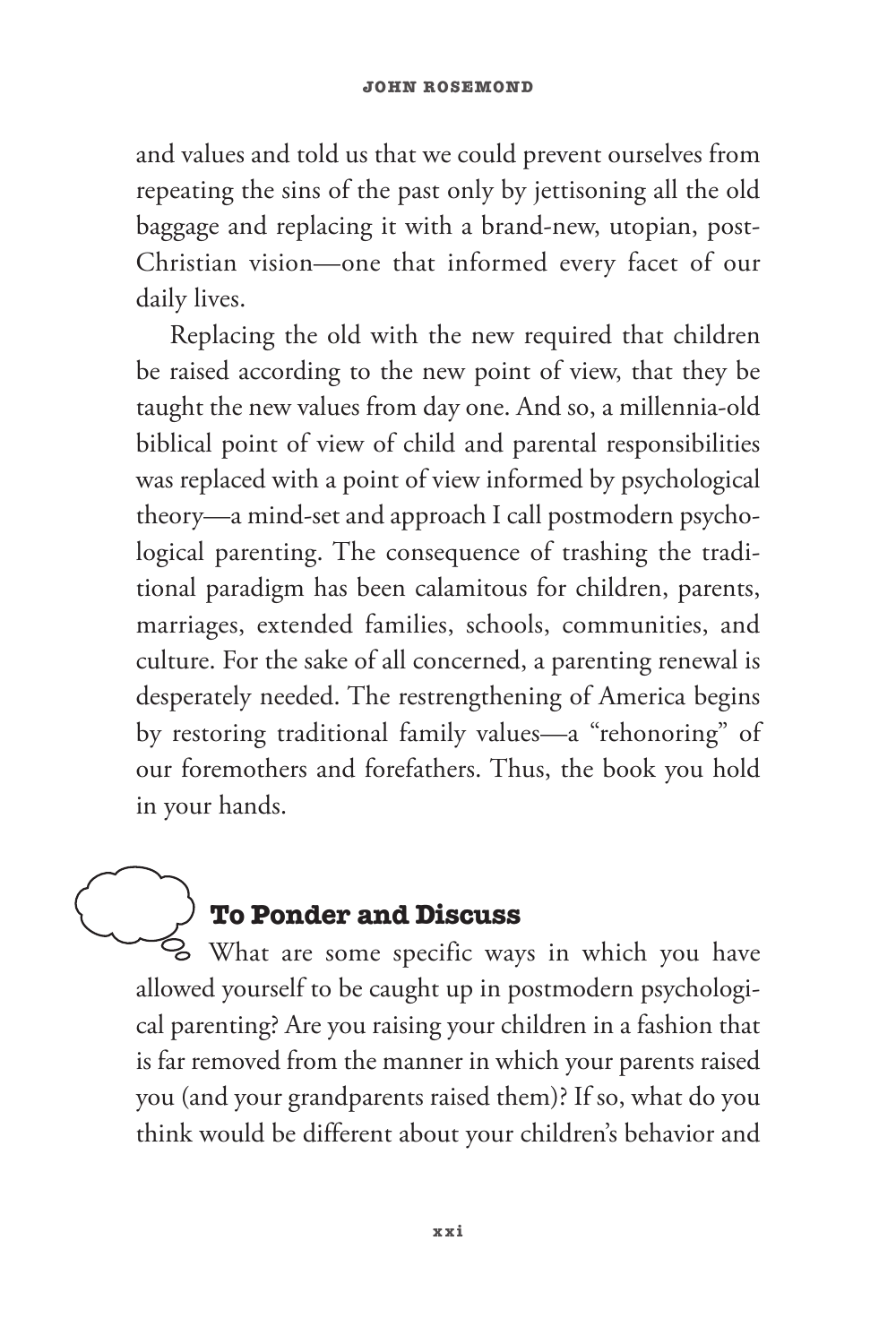attitudes if you had "honored your father and your mother" and followed their example when it came to your own kids? Were you easier to discipline than your kids are? Why? What is it that your parents did that made their parenting experience so much less fraught with stress?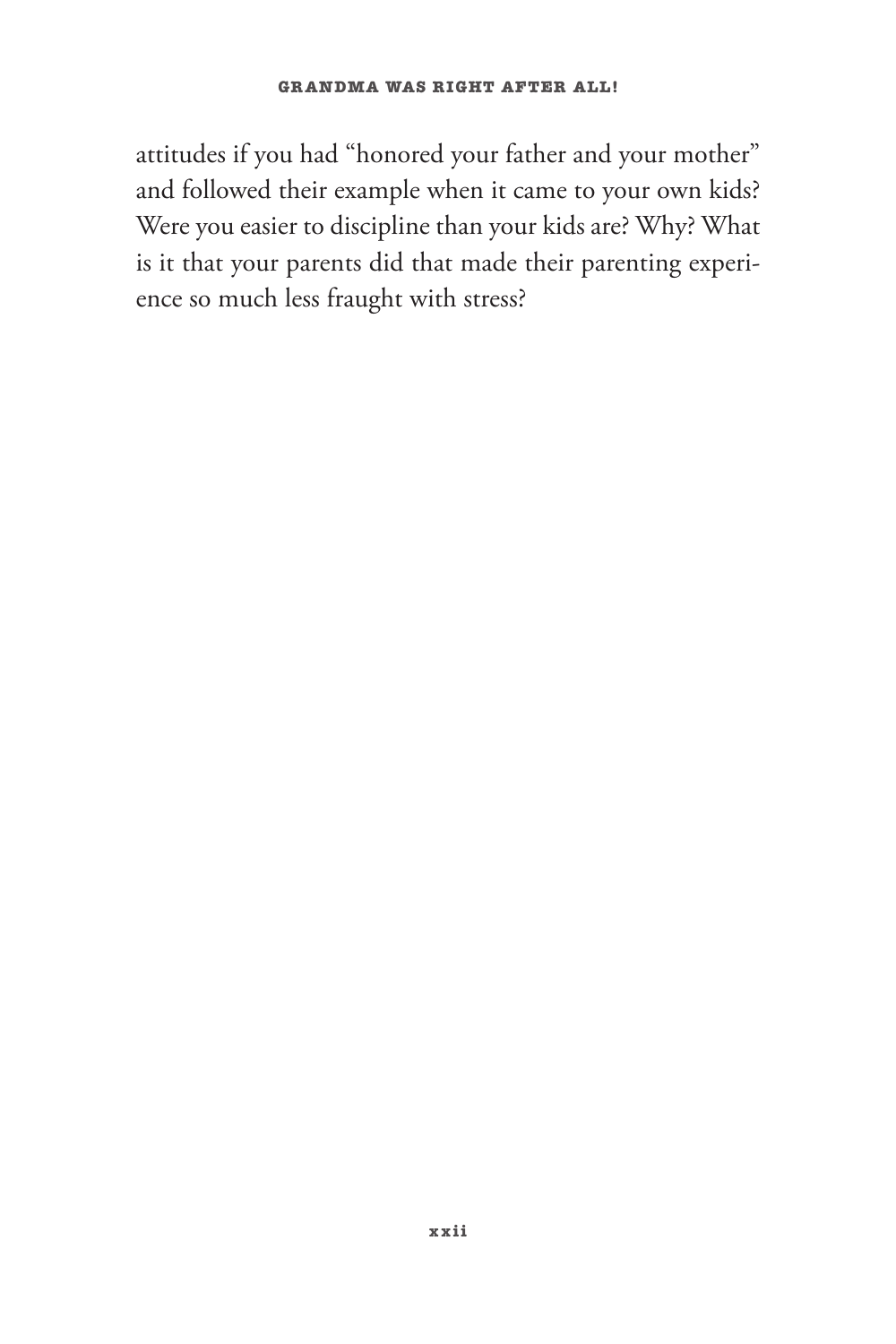<span id="page-19-0"></span>

It's safe to say that the parenting aphorism most associated with the good old days— when children respected adults and adults did not try to be liked by children—is "Because I said so." Sometimes those four words ended with an exclamation point, sometimes they ended with an added "that's why," and sometimes they ended with both.

I heard those four words fairly often when I was a child. So did every other child who grew up in the 1950s. At least, I've yet to meet someone my age who claims to have had parents who did not say these words (although I'm reasonably certain a few someones of the sort do exist). The exchange between parent and child might have gone something like this: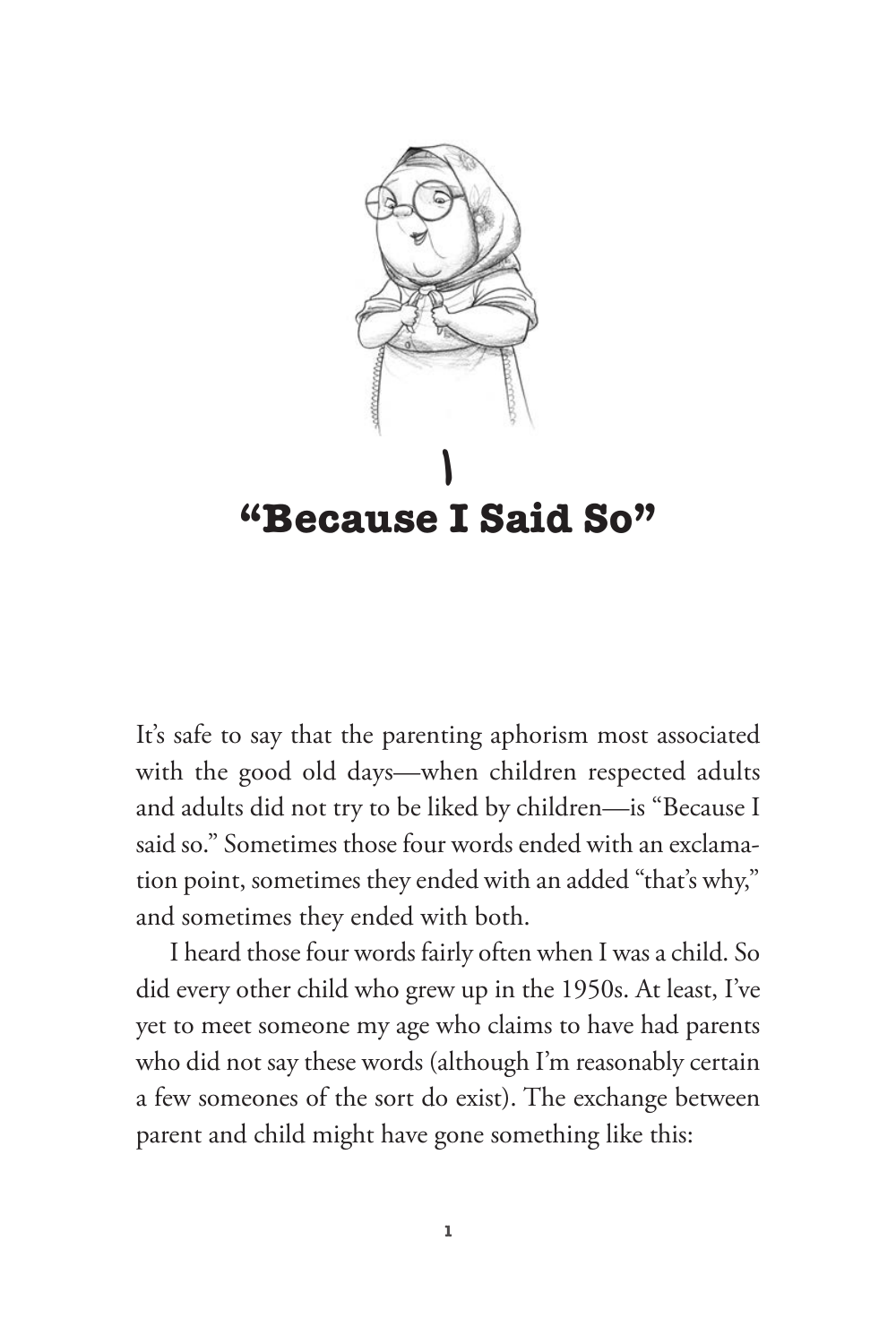#### **GRANDMA WAS RIGHT AFTER ALL!**

**Child:** May I have a bowl of ice cream? **Mother:** No, you may not. **Child:** Why not? **Mother:** Because I said so, that's why not.

**Child:** But why?

**Mother:** Goats butt.

**Child:** What does that mean?

**Mother:** It means you're not having ice cream.

Or the exchange might have involved something a parent told a child to do, as in the following example:

**Mother:** It's time for you to pick up your toys and put them away.

**Child:** But why?

**Mother:** Because I said so.

**Child:** Ugh! That's not a reason!

**Mother:** Well, it's the only one you're getting, unless you want me to give your backside a reason.

It is important to note that in both of these examples, the child demands to know the reason behind his mother's decision or instruction precisely because she does *not* give a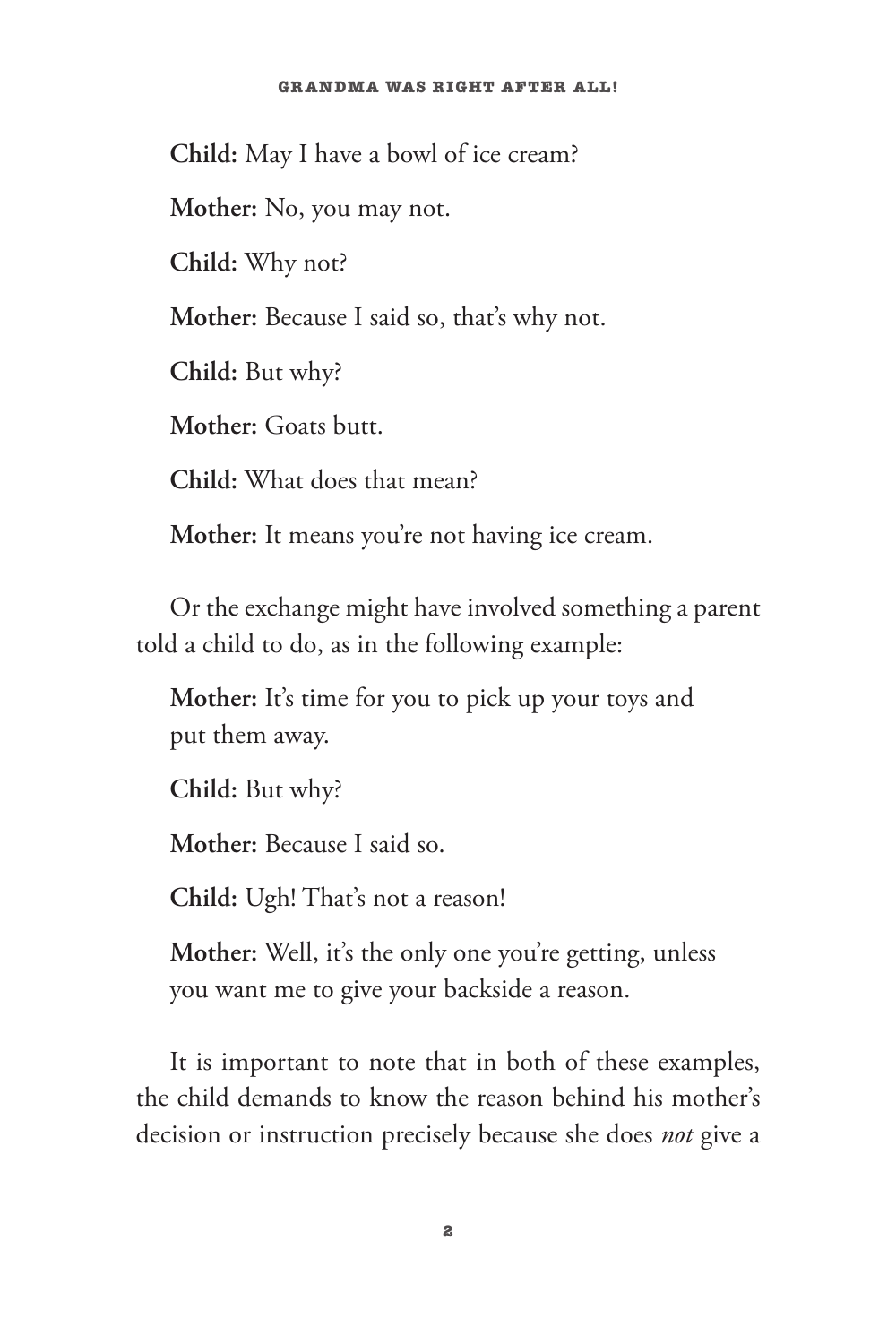reason—she does *not* explain herself. In the first example, the mother does not say, "No, honey, I'm so sorry, but you can't have ice cream right now because it's too close to dinner." In the second example, the mother does not say, "Sweetie pie, I need to run the vacuum cleaner in here, so I need you to pick up your toys and put them away." The very absence of a reason forces the child to demand (it is not, after all, a polite request) a reason, to demand to know why or why not. In other words, for a parent to say "Because I said so" requires that the parent *not* explain his or her decisions and instructions.

Unlike parents back in the golden age of child rearing (it was not called *parenting* back then), today's parents explain themselves. They give their children reasons for the decisions they make and the instructions they convey. And because they explain themselves, they end up having arguments with their children.

In the above ice-cream example, had the mother given a reason for her decision—if she had told her child that he could not have ice cream because dinner was imminent—her child would very likely have come back with "No it's not! I'll still eat my dinner! I promise!" The mother then would have engaged the child in debate, trying to get the child to agree with her that he should not have ice cream when dinner is right around the proverbial corner.

This mother's fantasy child eventually says, "You know, Mom, you're absolutely right. When you explain it like that, I can't help but agree. I mean, any intelligent person would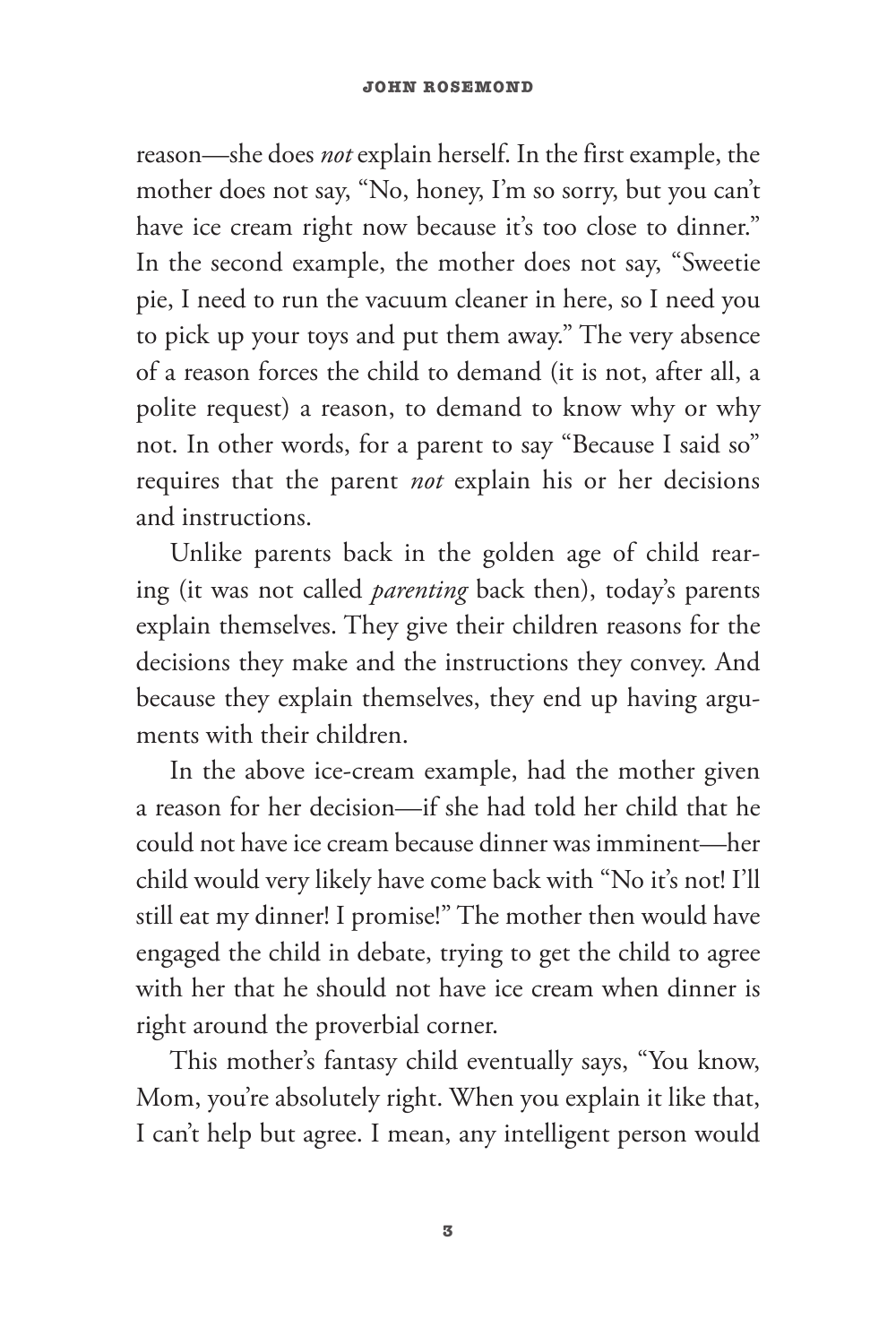have to agree, and you have that sticker on the back window of your minivan that says I'm in the honors program at school, so yes, because you've made a rational appeal to my outstanding intelligence, I agree that it's not a good idea for me to have ice cream right now. Mom, I love you for many reasons, not the least of which is that you take such care to make sure I eat a balanced diet. Thank you, Mom."

And had the second mother told her child that she wanted him to pick up his toys so she could vacuum, he would very likely have come back with something like "I'm playing! Why do you have to vacuum now? Why can't you wait?"

The mother would then attempt to get the child to agree that vacuuming takes precedence over playing and that due to her many other responsibilities, this is the best time for her to vacuum, and therefore he should happily pick up his toys and put them away.

That mother's fantasy child says, "Say no more, Mom. You've convinced me. I now realize that adult responsibilities are more important than a child's play. That realization is something I will cherish forever, Mom, as I cherish you, and you can believe I am going to do all I can to pass that lesson to my kids. Thank you, Mom."

If the fantasy responses from these two fantasy children sound fantastic to the point of absurdity, it's because they are. No child anywhere or in any historical time has ever said anything along those lines to a parent. Granted, some children, as adults, come back to their parents and thank them for raising them so well. Both of my kids did that in their early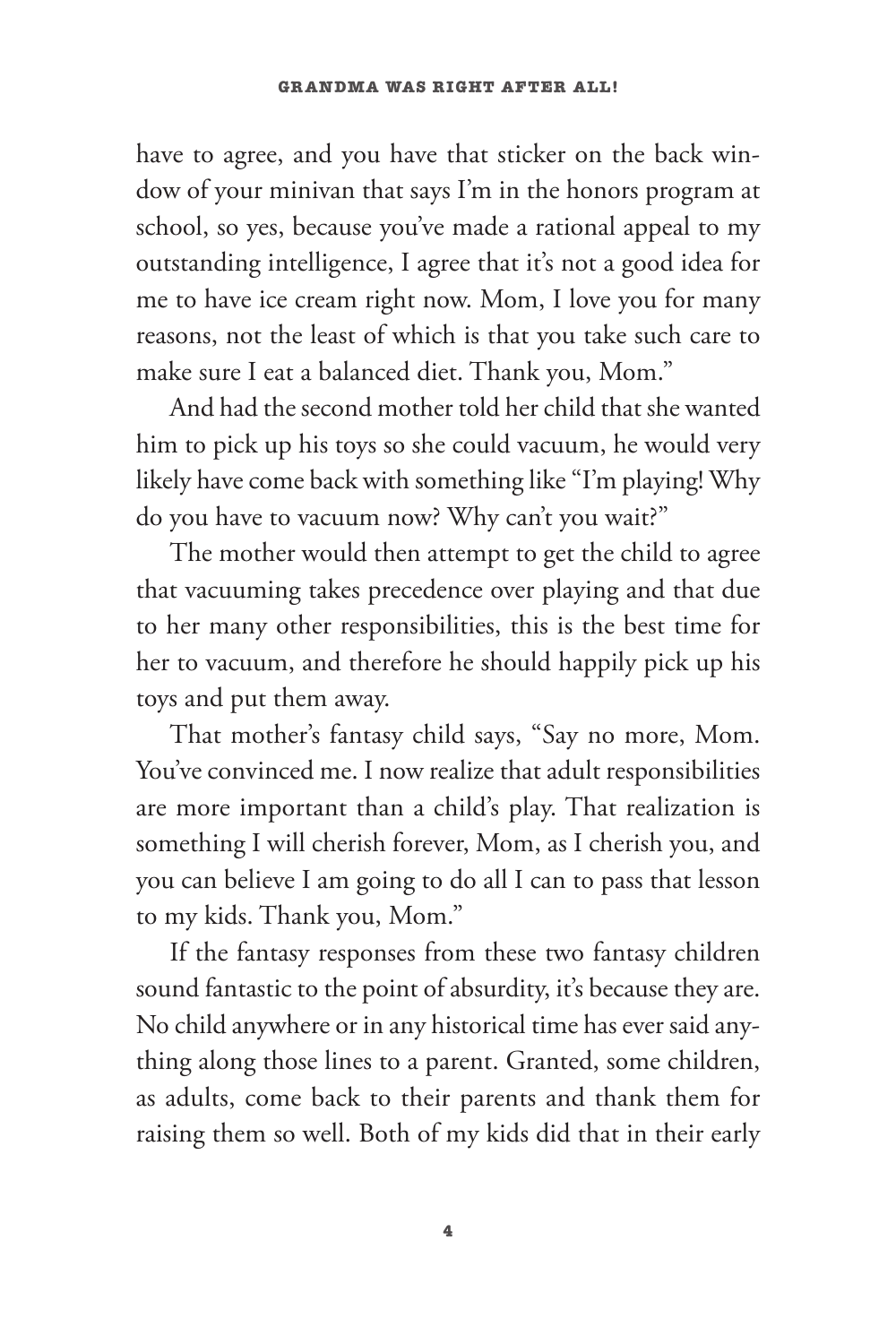twenties. But it took them becoming adults to understand and appreciate an adult point of view.

#### **Reasons, Schmeasons**

Today's parents believe that children deserve reasons. That is, after all, what the parenting experts have been telling parents since the 1960s. And so, today's parents explain themselves to their children—they give reasons. And so, their children argue. It's a fundamental cause-and-effect relationship: explanations cause arguments. My point is that arguments between parent and child occur not because children have some "argumentative gene" or "argumentative biochemical" in their bodies or because the part of the brain that governs respectful obedience is yet underdeveloped, but simply because parents give reasons and explanations. Those reasons and explanations stimulate pushback in the form of children telling parents that their reasons and explanations don't wash, that they aren't good enough. At that point, parents begin defending their reasons and explanations; thus, arguments between parents and children abound.

To summarize: in the absence of reasons and explanations, children have nothing to push back against; thus, no arguments between parents and children. Simple, isn't it?

A woman once told me she had a pronounced negative reaction to the thought of saying "Because I said so" because her parents had often screamed those four words at her with an implied threat of soon-to-come violence. I had to agree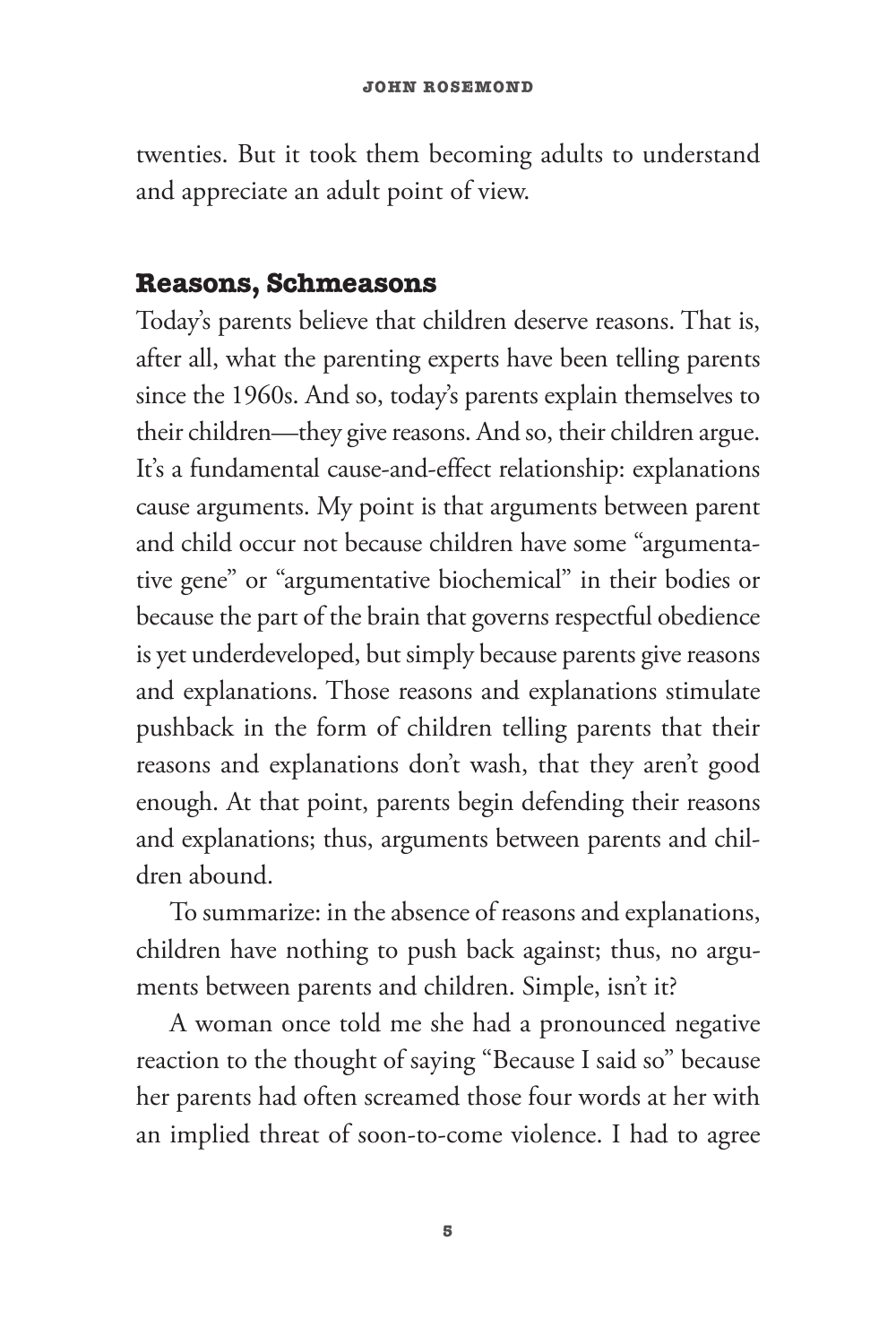that her parents had misused the "Because I said so" privilege. But her parents' mistake does not mean those four words are invalid. It should go without saying that "Because I said so" should not be screamed at a child or said in a threatening tone of voice, but then that applies to anything parents say. In other words, simply because some parents wrap those four words in a rigid, unreasonable, threatening attitude, they are not, in and of themselves, rigid, unreasonable, and threatening. My thesaurus gives the following synonyms for *reasonable*: sensible, rational, logical, and practical. And indeed, "Because I said so" is all of that.

First, it is the truth. The parent has made a decision. The parent has conveyed the decision—"you cannot," "I will not," or "you will"—to the child. Therefore, at the most basic of levels, "Because I said so" is simply a statement of fact.

Second, "Because I said so" stops the potential for argument dead in its deadly tracks. As I said above, when a parent refuses to explain, the child has nothing with which to manufacture an argument. The child's inclination to argue hits a stone wall. This is good, because when parents and children argue, no one profits.

Third, "Because I said so" reflects a ubiquitous social reality: to wit, people in positions of authority are not required to explain themselves to the people over whom they have authority. This applies to military officers, teachers, college professors, workplace managers, and business owners. Children who enter adulthood already having accepted that social reality—having become accustomed to it courtesy of their parents— hold a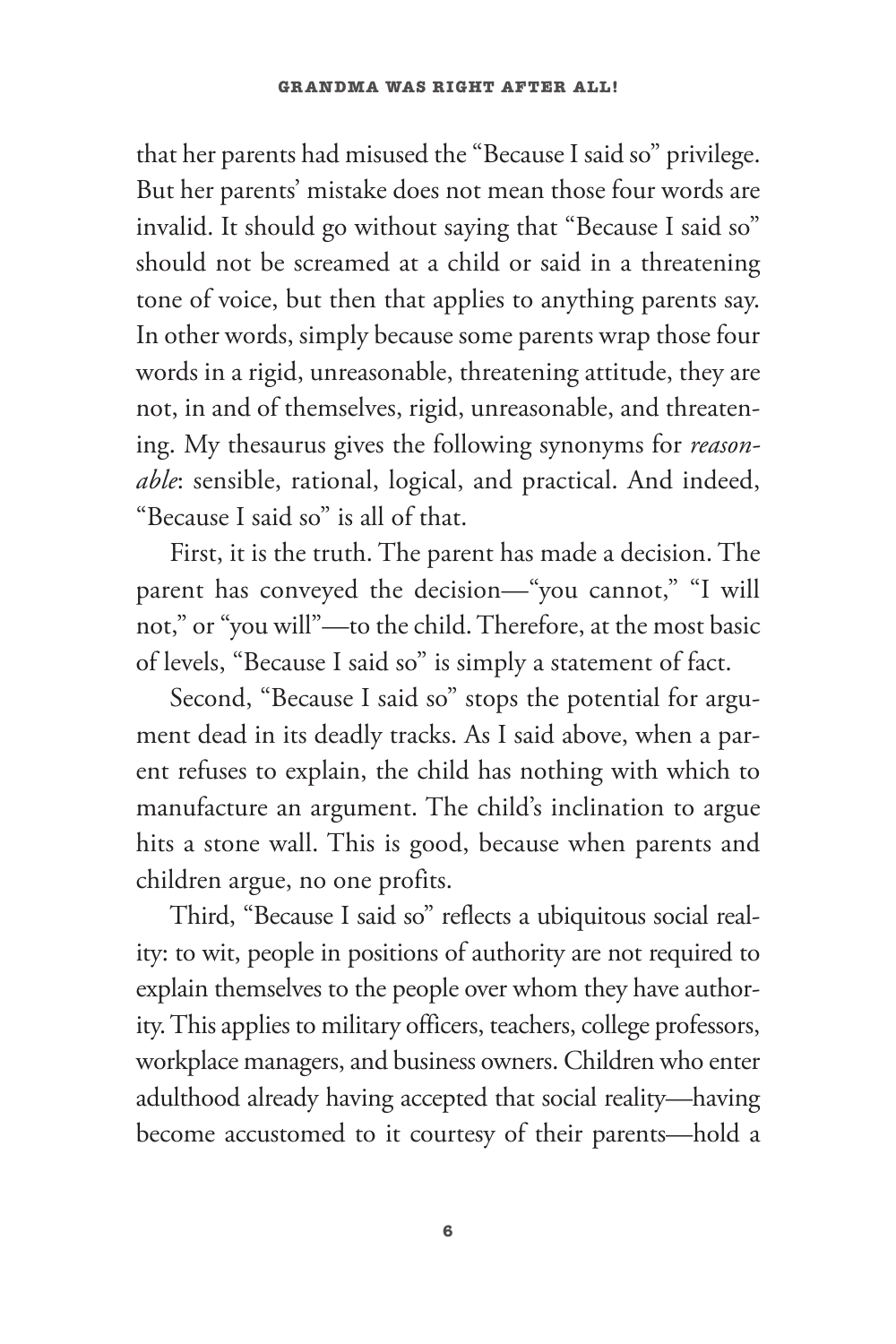distinct advantage over the children who enter adulthood believing—again, courtesy of their parents—that they deserve reasons and explanations whenever they are given an instruction or are informed of a rule or a boundary.

It is a reality that even in a democratic society, authority figures frequently make arbitrary decisions. A boss decides things are going to be done this way rather than that way; that the line is going to be drawn in one place rather than another; that the standard will be based on this measure as opposed to that one; and so on. Why? Because the boss says so, that's why. That is a boss's prerogative. And that's that, until the boss changes his or her mind or a new boss comes along.

A prime example of what I'm saying just occurred to me because I happen to be writing this chapter on April 15— Tax Day. On this date I pay to the government a certain percentage of my income. I do not determine said percentage; the government does. Furthermore, I do not pay income tax because I think the United States government deserves the money. In fact, the government has consistently failed to demonstrate good stewardship of my hard-earned money. In my estimation (and the estimation of many), the United States government is fiscally irresponsible. If a business was run the way our elected representatives run the country, the business would go belly up in less than six months.

I do not want to pay what the Internal Revenue Service says I owe. No government official has ever given me a good reason why I should pay what I pay. Yet I pay it nonetheless. Why? Because "they" say so. Period. End of story.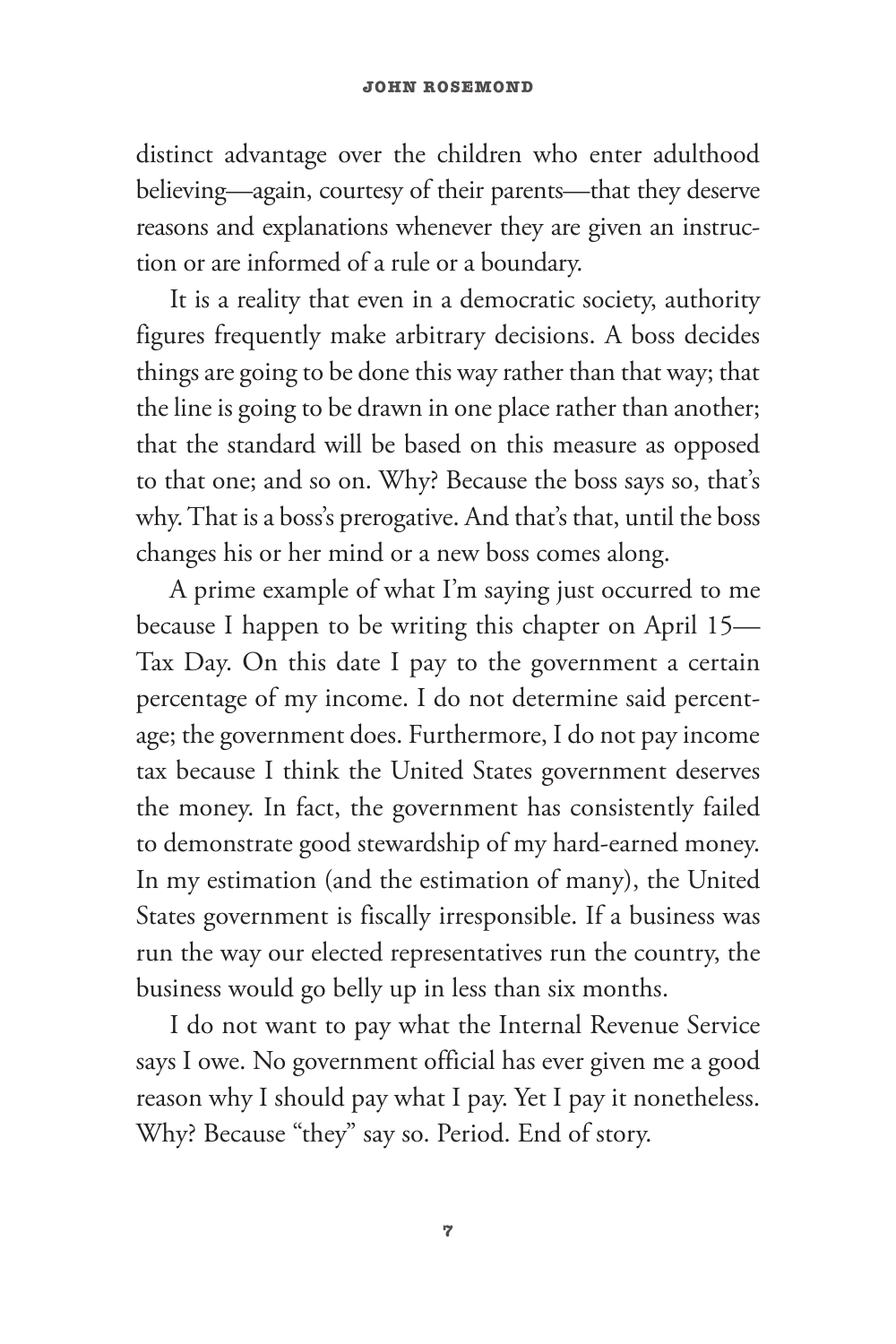Likewise, about four of every five parental decisions are founded on nothing more substantial than arbitrary personal predilection. The Wilsons do not allow their kids to have nonorganic food; the Smiths do. Both sets of kids are healthy, well behaved, and do well in school. Therefore, the Wilsons cannot defend their prohibition by pointing to some better outcome. Nonetheless, it is legitimate for them to deny their children food that is not certified organic. And when their children ask why they are denied foods the Smith kids enjoy, the most honest answer Mr. and Mrs. Wilson can give is "Because we say so."

Not only do today's parents feel obligated to explain themselves to their children, they also seem to believe that their explanations must satisfy and pacify the children in question. Consequently, those explanations take on a persuasive, pleading, even apologetic, character. Implicit in this is the absolutely absurd idea that parents don't have a right to enforce a decision unless (a) it can be supported by reasons other than personal preference, (b) the children understand those reasons, and (c) the children agree with them. This perspective causes lots of unnecessary pain for both parents and kids.

Now, hear me clearly. I'm not saying that parents should never give reasons to children; I'm saying that parents should make no attempt to reason with children, and there is a big difference between the two. Reasoning is the futile attempt to persuade your children that your point of view is valid. Let's face it: your children will understand your point of view when they themselves are parents and no sooner. If you want to explain yourself, then by all means do so. But don't expect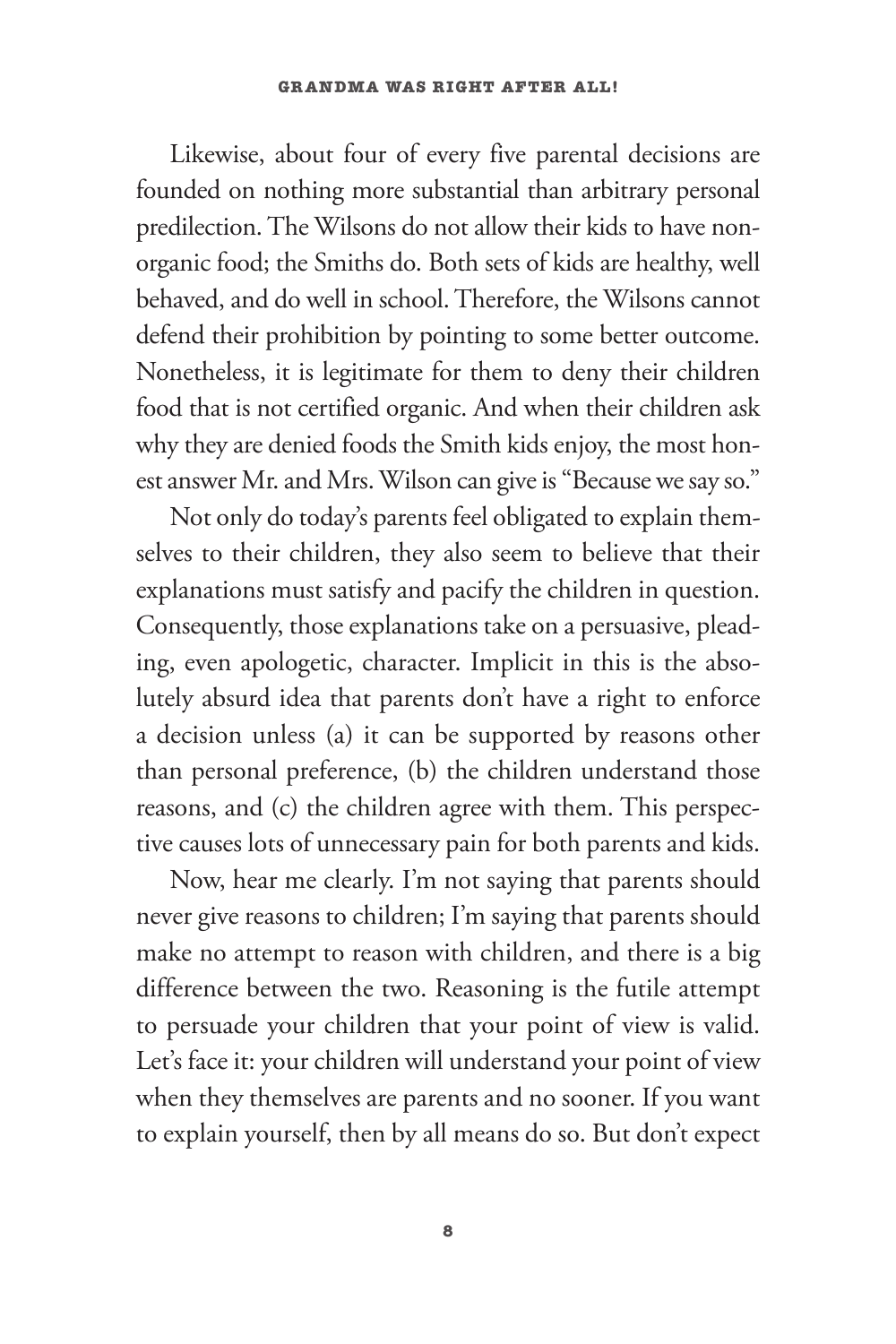your children to agree. When they don't, simply say, "I'm not asking you to agree. If I were you, I wouldn't agree with me either. You have my permission to disagree, but you don't have my permission to disobey." In other words, children do what they are told, not because their parents succeed at providing an explanation that smooths their ruffled feathers, but simply because they've been told. So even in the act of giving reasons, the bottom line is still "Because I said so."

#### **The Bible Tells Me So!**

*Children, obey your parents in the Lord, for this is right. —E phe sians 6:1*

*Children, obey your parents in everything, for this pleases the Lord. —Colossians 3:20, niv*



One Sunday when Willie and I were visiting a church in the mountains of North Carolina, the pastor happened to be preaching on parenting. It quickly became obvious that he had been greatly influenced by psychological theory because his sermon could have been taken right out of my college child development textbook. He was talking about how important it is for parents to help their kids develop high self-esteem and how children need lots of attention and praise. Toward the end of his sermon, he said, "I don't think it's right for a parent to say, 'Because I said so.'" Willie and I looked at each other with raised eyebrows. Had this pastor never read Ephesians 6:1 or